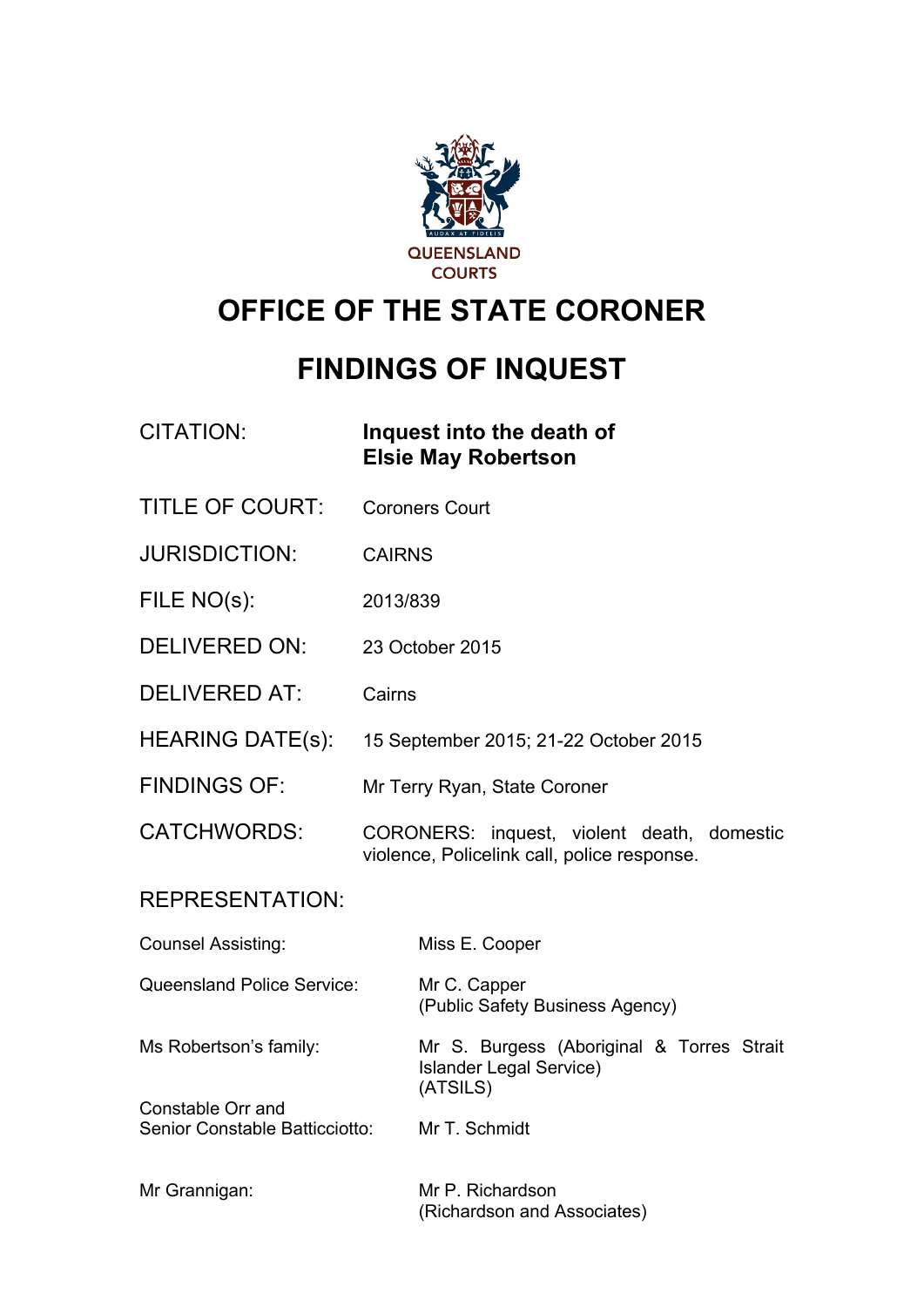# Table of Contents

| Introduction                                              |     |
|-----------------------------------------------------------|-----|
|                                                           |     |
| Issues for Inquest.                                       |     |
|                                                           |     |
| The Admissibility of Evidence and the Standard of Proof 3 |     |
|                                                           |     |
|                                                           |     |
|                                                           |     |
|                                                           |     |
|                                                           | 18  |
|                                                           | 18  |
|                                                           | 21  |
|                                                           | .26 |
|                                                           | .27 |
|                                                           |     |
|                                                           | 27  |
|                                                           | 27  |
|                                                           | 27  |
|                                                           | 27  |
|                                                           | 28  |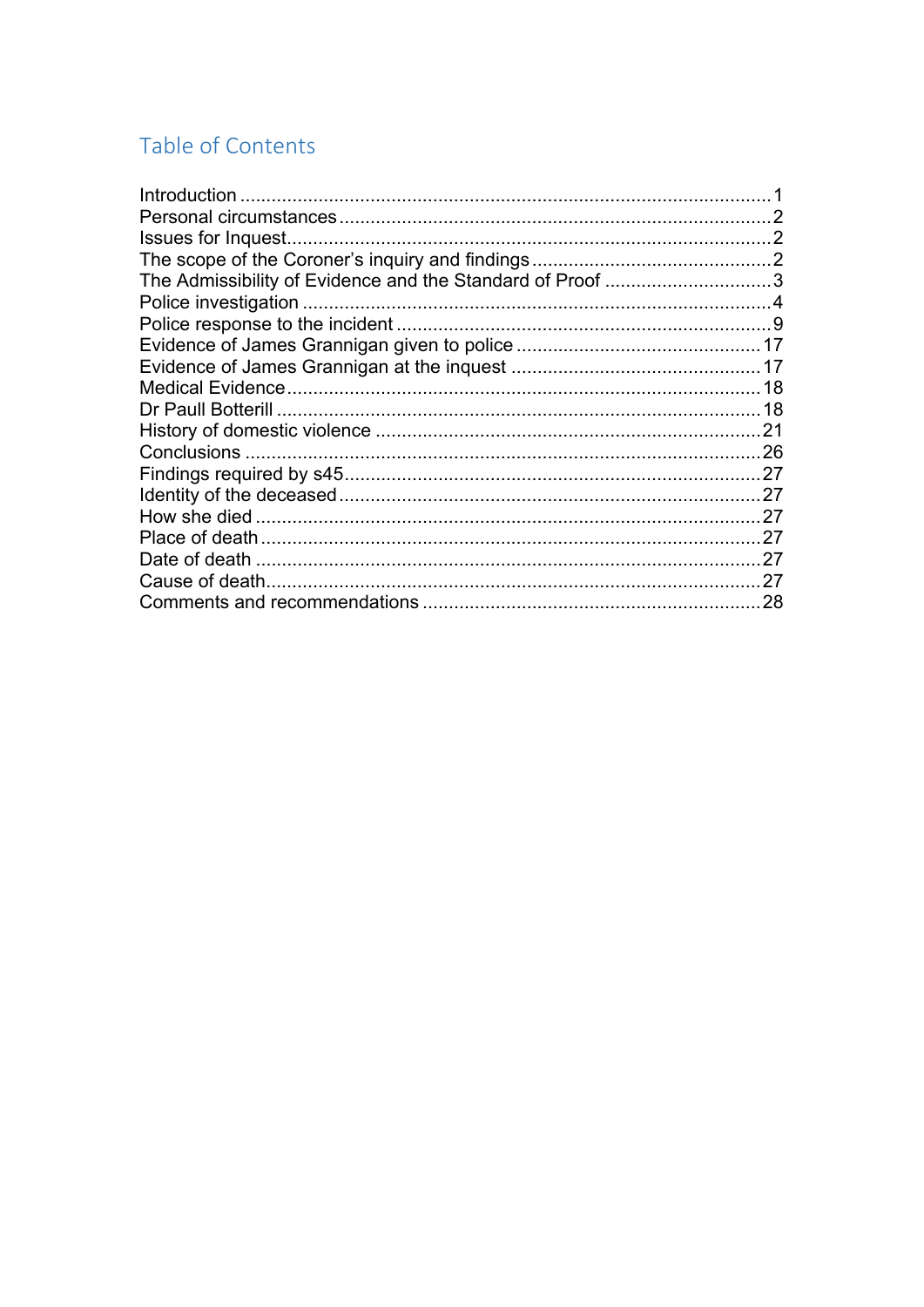# **Introduction**

- 1. Elsie Robertson was a 39 year old woman of Aboriginal descent who was found deceased at a residence in Cairns on 6 March 2013. She was found by police at about 10:20pm in one of the bedrooms of the residence, naked and face down on a mattress on the floor.
- 2. Ms Robertson's partner, James Grannigan, had been alone with her in the room before police arrived and for most of the afternoon. Earlier that day, she and Mr Grannigan were heard by other occupants of the house to be arguing in the bedroom. They had also consumed alcohol and cannabis. The other occupants of the house were Anne Conway (Ms Robertson's aunt) and Ms Conway's partner, Alan Donovan.
- 3. It appears that the sounds of fighting had stopped at about 8:00pm, and the police were called shortly after 9:00pm, after Ms Conway became worried when Ms Robertson did not respond to her expressions of concern about her welfare.
- 4. When Constables Jason Orr and Celeste Batticciotto attended at the residence at about 10:20pm, Ms Robertson's body showed signs of trauma. There was dried blood on her face and on the bedding. Extensive efforts at resuscitation were attempted, but were not successful.
- 5. The death was subsequently investigated by police from the Ethical Standards Command as a death in the course of, or as a result of, police operations. This investigation was conducted by Inspector Christopher Hobbs, who concluded that there was an unreasonable delay between the time of the first call to Policelink by Ms Conway (9:04pm) to when police actually attended at the residence (10:20pm). The officers involved in the initial response have been disciplined. I thank Inspector Hobbs for his comprehensive report.
- 6. Mr Grannigan was charged with Ms Robertson's murder, and the matter proceeded through committal and was listed for trial. On the morning of the trial, the Crown accepted Mr Grannigan's offer to plead to manslaughter. The factual basis of the plea was a not matter of contention at the sentence proceedings. The ultimate Crown submission was that Ms Robertson died from blunt force trauma, the nature of which could not be determined.
- 7. On 8 October 2014, Mr Grannigan was sentenced by Justice Henry in the Supreme Court at Cairns to eight years imprisonment. He is currently in custody at the Lotus Glen Correctional Centre. In his sentencing remarks, Justice Henry said:

"*As to what happened, you advance through your counsel no discrete account of your own, nor is it suggested that you gave any account to anyone, other than having told those in the aftermath, the police and/or ambulance who*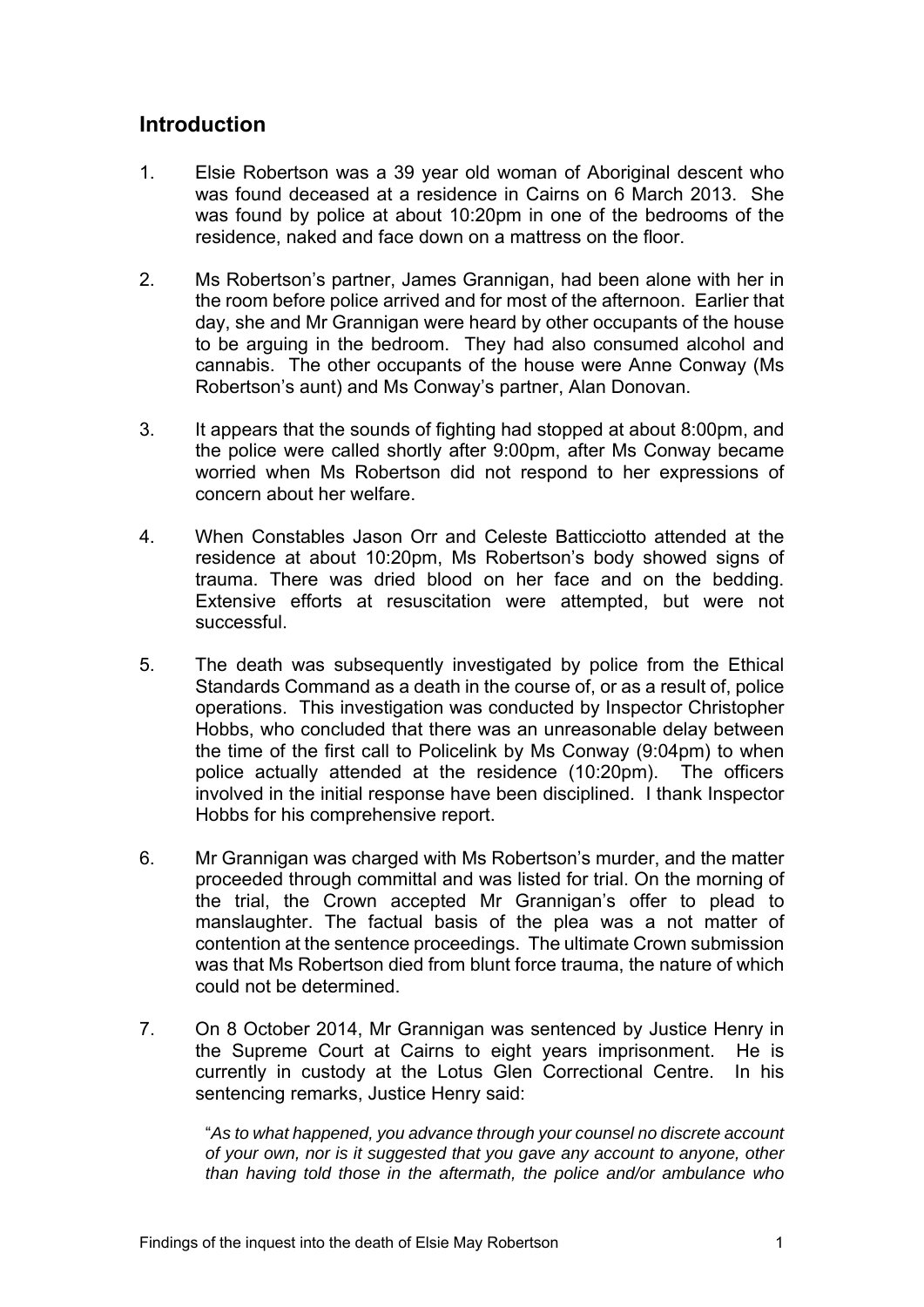*attended, a comment to the effect, "She was drunk and fell down." It is plain enough there is more to what happened than that. It may well be, of course, that your own memory of what transpired may be poor by reason of your consumption of alcohol, and with all due respect, given your criminal history and the probability of you having abused alcohol for a lengthy period of your life, it may well be that your memory is perhaps not as good as the average citizen's, in any event*."

# **Personal circumstances**

- 8. Ms Robertson was born on Palm Island and went to school there. Her mother, Ms Margaret Parker, attended the inquest and informed me that Elsie was a talented sportswoman who had played representative netball. The last time she saw Elsie alive was at Christmas 2012.
	- 9. Ms Parker also said that Ms Robertson had three children (now aged 24, 22 and 20 years) and four grandchildren. Ms Robertson is survived by her mother, children, grandchildren and four brothers, who live on Palm Island and at Kowanyama. I extend my condolences to her family.
- 10. Ms Parker said that Elsie was a good mother and a loving person who was always willing to help. They shared a special relationship because Elsie was Ms Parker's only daughter. She had cared for her father when he was ill.

# **Issues for Inquest**

- 11. A coroner has jurisdiction to inquire into the cause and the circumstances of a reportable death. If possible, I am required to find:
	- a. whether a death in fact happened;
	- b. the identity of the deceased;
	- c. when, where and how the death occurred; and
	- d. what caused the person to die.
- 12. As Ms Robertson was killed by her partner, the inquest also considered issues associated with domestic violence related deaths, and whether there are ways to prevent such deaths from happening in the future.

# **The scope of the Coroner's inquiry and findings**

13. Prior to the sentencing hearing in the Supreme Court there were a number of other proceedings within the criminal justice system. This included committal proceedings in the Magistrates Court at Cairns where the forensic pathologist was cross-examined. This court has the benefit of the whole of the investigation material consisting of numerous exhibits, photographs, medical evidence, recorded interviews. statements of witnesses and court transcripts from both the committal hearing and in the Supreme Court.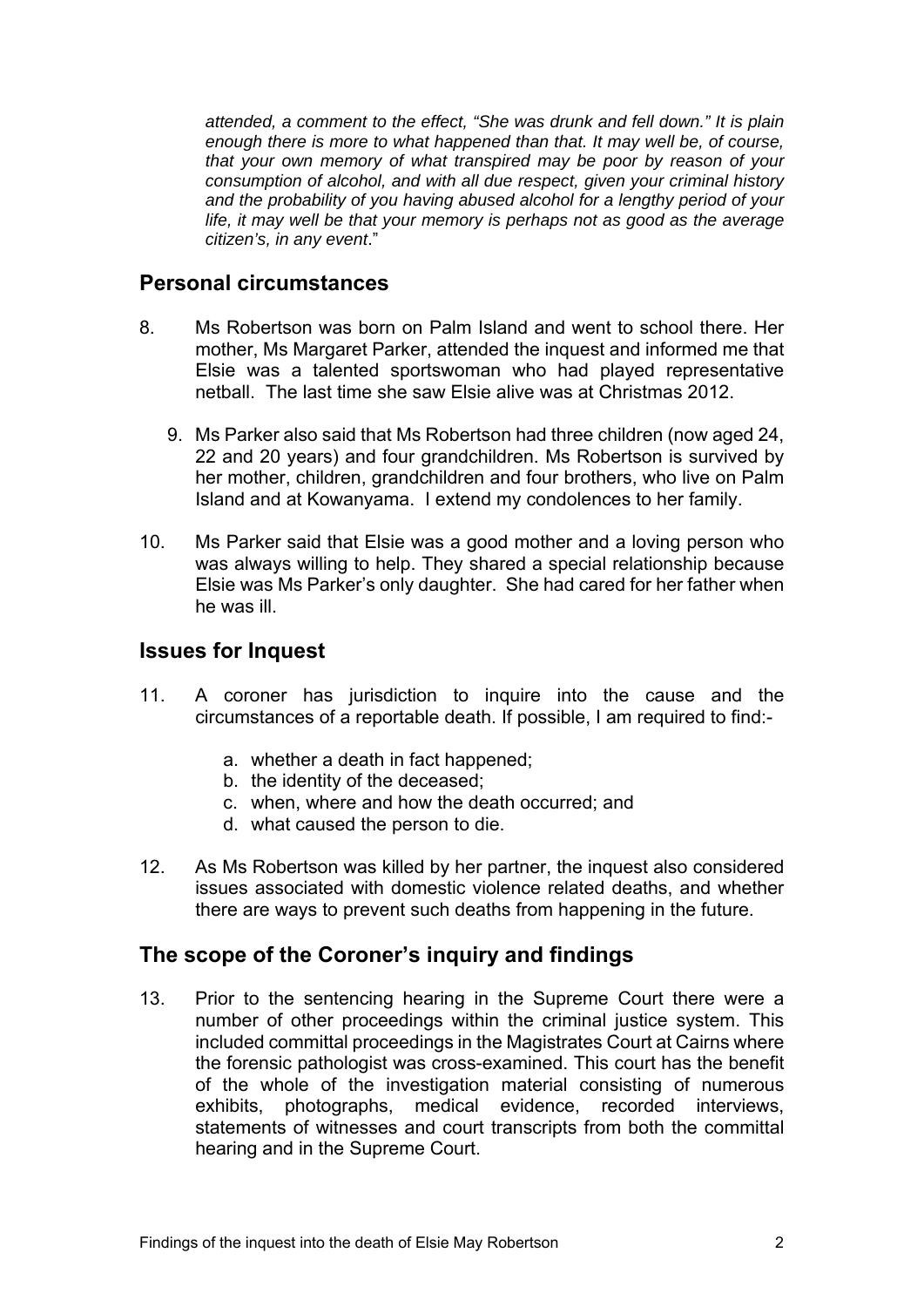- 14. While it would be futile not to acknowledge that Ms Robertson's death has already been dealt with by the criminal justice system, it is important to recognise the important distinction between coronial inquests and criminal trials. An inquest is not a trial between opposing parties but an inquiry into the death. In a leading English case it was described in this way:- *"It is an inquisitorial process, a process of investigation quite unlike a criminal trial where the prosecutor accuses and the accused defends… The function of an inquest is to seek out and record as many of the facts concerning the death as the public interest requires."*
- 15. The focus is on discovering what happened, not on ascribing guilt, attributing blame or apportioning liability. The purpose is to inform the family and the public of how the death occurred. To clarify the distinction in roles, the *Coroners Act 2003* specifically states that a coroner must not include in the findings or any comments or recommendations, statements that a person is or maybe guilty of an offence or is or maybe civilly liable for something.

# **The Admissibility of Evidence and the Standard of Proof**

- 16. Proceedings in a coroner's court are not bound by the rules of evidence and the *Coroners Act* provides that the court "*may inform itself in any way it considers appropriate."* That does not mean that any and every piece of information, however unreliable, will be admitted into evidence and acted upon. However, it does give a coroner greater scope to receive information that may not be admissible in other proceedings and to have regard to its origin or source when determining the weight that should be given to the information.
- 17. This flexibility has been explained as a consequence of an inquest being a fact-finding exercise rather than a means of apportioning guilt. As already stated, it is an inquiry rather than a trial. If a witness refuses to give oral evidence at an inquest because the evidence would tend to incriminate the person, the coroner may require the witness to give evidence that would tend to incriminate the witness if satisfied it is in the public interest to do so. The evidence, when given, and any derivative evidence is not admissible against the witness in any other proceeding, other than a proceeding for perjury.
- 18. A coroner applies the civil standard of proof, namely the balance of probabilities, but the approach referred to as the *Briginshaw* sliding scale is applicable. This means that the more significant the issue to be determined, the more serious an allegation or the more inherently unlikely an occurrence, the clearer and more persuasive the evidence needs to be for the trier of fact to be satisfied that it has been proven to the civil standard.
- 19. It is also clear that a coroner is obliged to comply with the rules of natural justice and to act judicially. This means that no findings adverse to the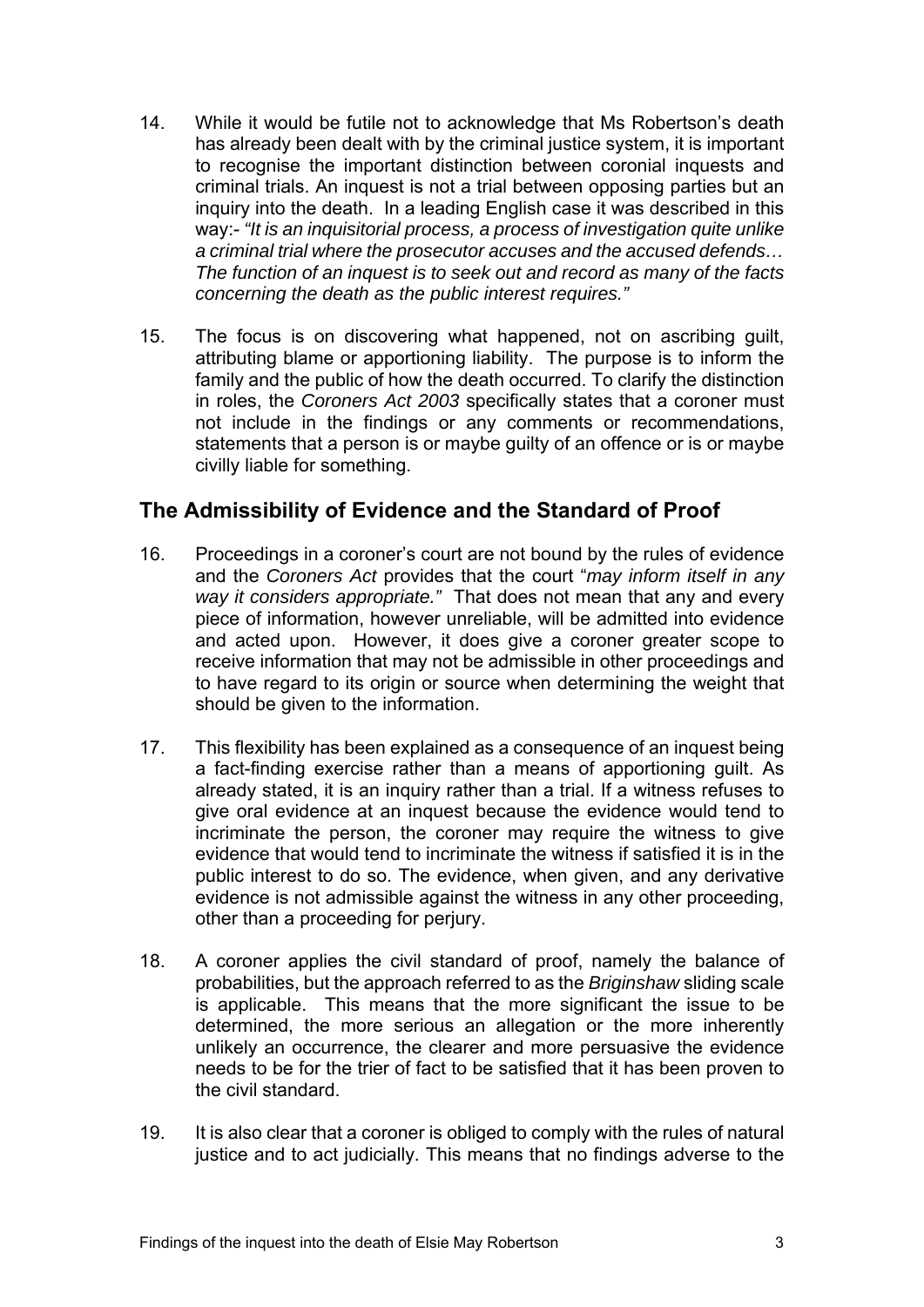interest of any party may be made without that party first being given a right to be heard in opposition to that finding.

20. If, from information obtained at an inquest or during the investigation, a coroner reasonably suspects a person has committed an indictable offence, the coroner must give the information to the Director of Public Prosecutions.

# **Police investigation**

- 21. The Queensland Police Service (QPS) investigation essentially proceeded as a murder investigation. The Ethical Standards Command (ESC) also conducted a parallel investigation into the initial response by police to the call made by Ms Conway, reporting what she had seen and heard happening between Ms Robertson and Mr Grannigan at her house.
- 22. The ESC investigation confirmed that Ms Conway first called the Policelink number '131 444' from a pay phone just after 9:00pm. The call was transferred to the Cairns Communication Centre at 9:04pm. The call taker, Penny Topp, spoke with Ms Conway and took details of the incident while entering them into 'QCAD' (QPS Computer Aided Dispatch). The call was terminated at 9:07pm and Ms Topp continued to check and validate the details provided. This process involved checking relevant persons for any flags for violence or outstanding warrants. The address was also checked to see if it was known to police.
- 23. The data entry was finalised by Ms Topp at 9:20pm. This then allowed the job to be visible to the Communications Coordinator (COMCO) on the QCAD system. At 9:28pm, COMCO Sergeant David Cooper viewed the incident and assessed the known facts. While he left the incident as a priority code 3, he would try to allocate a resource to it as soon as a suitable crew became available.
- 24. Sergeant Cooper then tried to locate a suitable crew to attend. He said that he attended the general duties dayroom, in addition to contacting the Criminal Investigation Branch and Child Protection Investigation Unit. He was unable to find a suitable crew. At 9:31pm, he left an entry against the incident in QCAD stating "*VERY BUSY SHIFT WITH (6) CODE 2 JOBS ON THE GO AT THE SAME TIME."*
- 25. At 9:46pm, Sergeant Cooper spoke with the incoming COMCO, Sergeant Stephen Polzin. He briefed Sergeant Polzin and advised him that the incident required immediate attention, but he had no staff to allocate.
- 26. At 9:54pm, Sergeant Polzin logged into QCAD. He was aware that the shift was about to change over, and as such spoke to the incoming duty Sergeant Simon Laverty. Sergeant Polzin requested that a crew be allocated to the incident immediately. Sergeant Laverty then allocated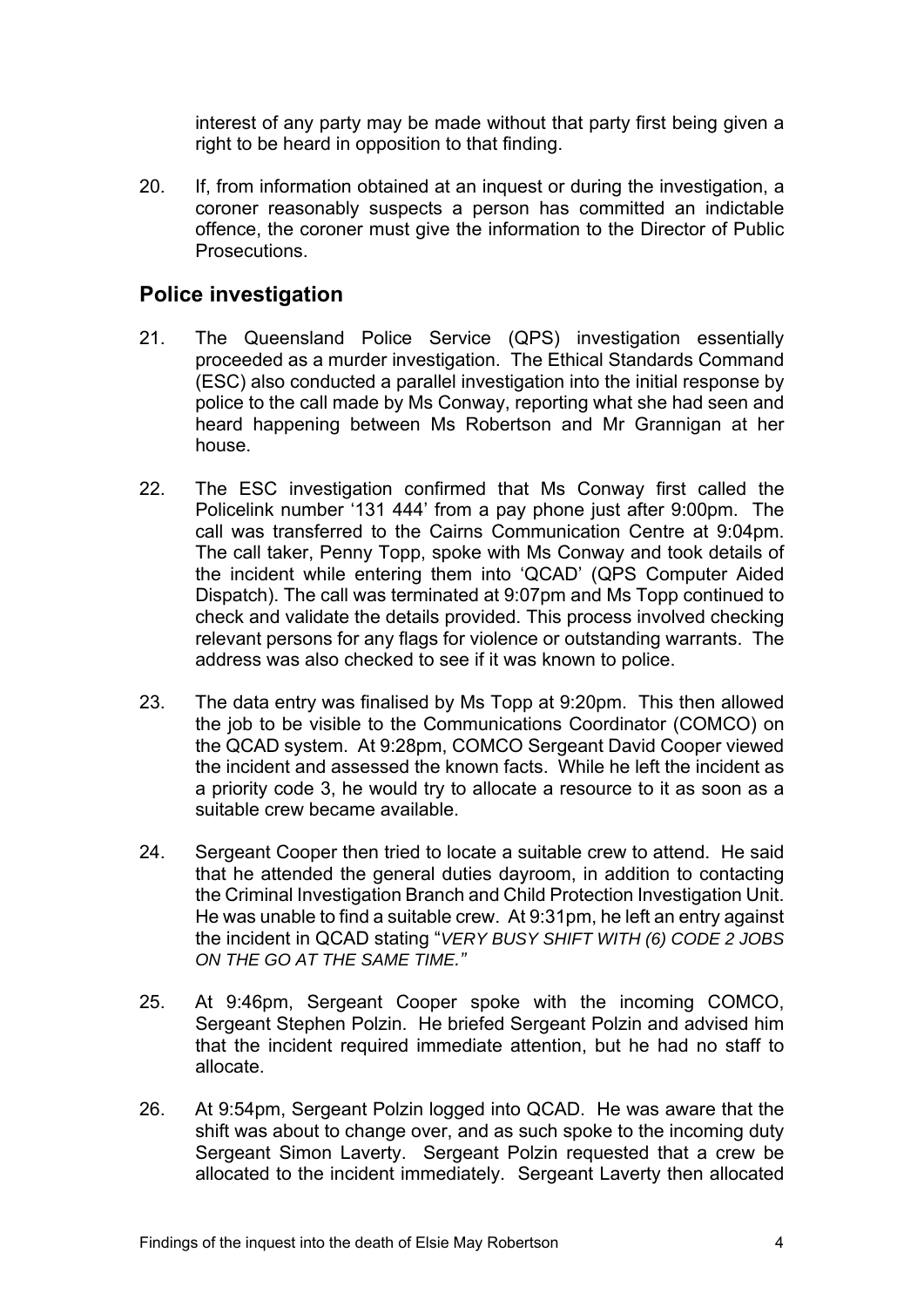the incident to Constables Celeste Batticciotto and Jason Orr who were preparing to commence a shift at 10:00pm. They logged on at 10:09pm and proceeded to Ms Conway's address, arriving at 10:18pm.

- 27. While I heard from both Officers Batticciotto and Orr at the inquest, their oral evidence did not significantly add to the evidence already contained in their written statements, and transcripts of interview, which had already been tendered.
- 28. Upon arriving at the address, Officers Batticciotto and Orr knocked on the door, which was answered by Ms Conway. She asked to speak with the police outside the house. Ms Conway told police that her niece, Elsie, and Elsie's boyfriend were inside and were visiting from Palm Island. There had been a disturbance earlier, during which Ms Conway heard banging against a brick wall and she was concerned for her niece. She had been trying to check if Elsie was still alive but she had not heard anything from her and she was worried.
- 29. She directed police to the room where Mr Grannigan was located. Police pushed open the door slightly, knocked on it, and announced themselves. The light was off, so Officer Batticciotto put her hand inside the room to turn it on. She saw Mr Grannigan lying on the ground with his legs towards the entrance of the door, and his head towards the back wall. She saw a female, with no clothes on, laying in the opposite direction with her head more towards the door, and her feet to the wall.
- 30. Constable Orr pushed the door open some more, at which point Mr Grannigan stood up. Constable Orr could see a lot of dry blood on the pillow and on Mr Grannigan's feet. He took hold of him, and he was placed under arrest on an outstanding warrant. He was walked to the couch in the living room and handcuffed.
- 31. Constable Batticciotto returned to where Ms Robertson was, conducted a sternum rub, and received no response. She noticed that Ms Robertson had blood around the nose and mouth area. She was unconscious and not breathing.
- 32. At 10:29pm, Constable Orr called the QAS, and began conducting chest compressions. Constable Batticciotto cautioned Mr Grannigan under the *Police Powers and Responsibilities Act 2000*, and he responded by nodding that he understood.
- 33. Resuscitation efforts continued from the police officers until three paramedics from the QAS attended at 10:36pm. Other officers from the QPS also started arriving after this time. Paramedic Byron Tubb declared Ms Robertson deceased at 11:09pm.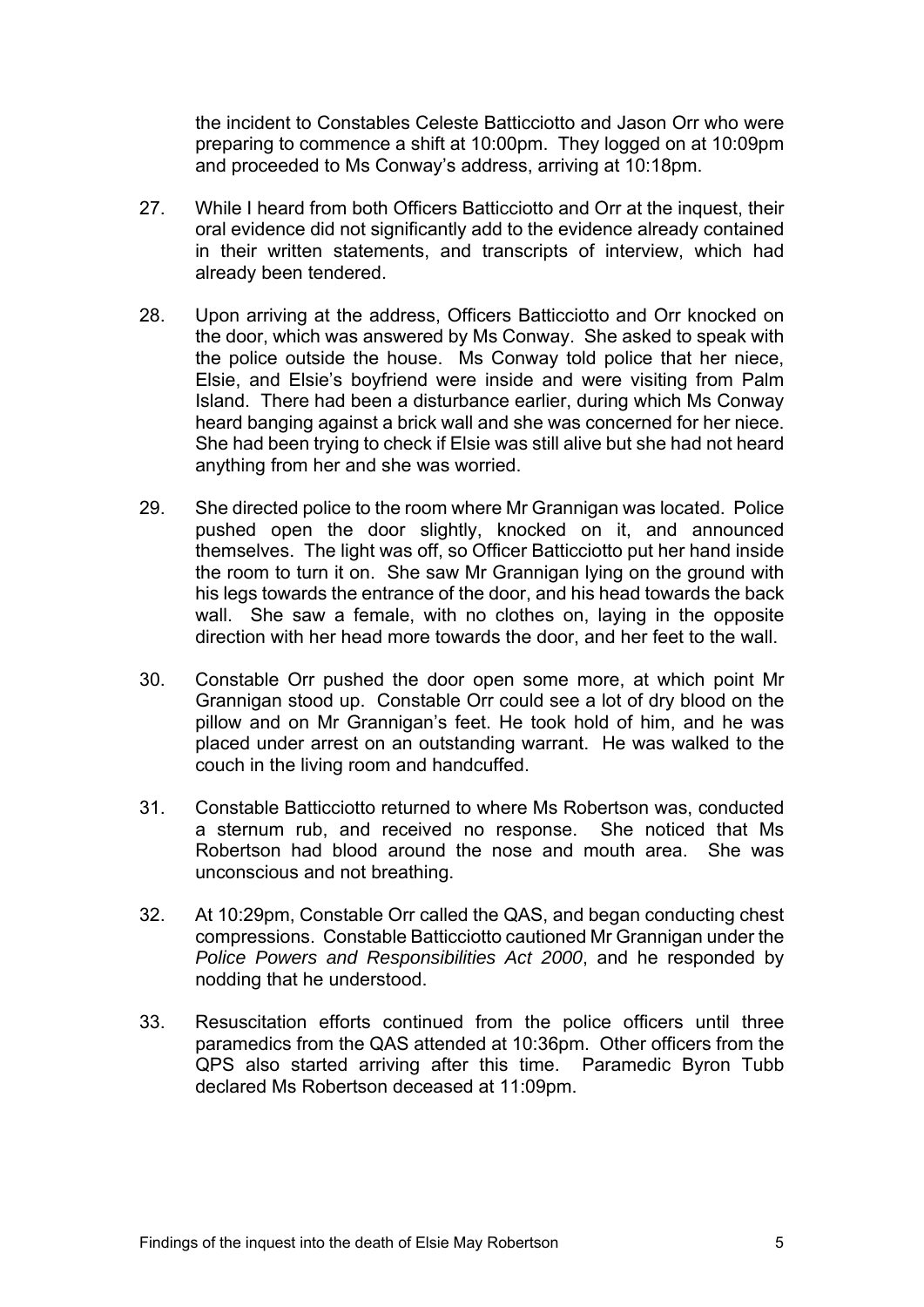# *Evidence from Anne Conway and Alan Donovan*

- 34. Ms Conway and Mr Donovan both gave evidence at the inquest. Their statements previously provided to police for the murder investigation were also tendered. At the time of Ms Robertson's death, they had been in a relationship for some 2.5 years, and are still in a relationship. Ms Conway had resided at the incident address with Mr Donovan for almost a year.
- 35. It was made clear at the outset of the evidence from both witnesses, that their best recollection of the events was what was contained in their written statements. Given the time that has passed since Ms Robertson's death, being some 2.5 years, it is understandable that their distinct memory of the events was somewhat blurred.
- 36. Mr Donovan did not have a lot of prior knowledge of Ms Robertson or Mr Grannigan. Ms Conway gave evidence confirming that Ms Robertson grew up on Palm Island, had known Mr Grannigan since kindergarten, and they had an 'on-off' relationship. Ms Robertson and Mr Grannigan had also lived in Townsville in previous years, sleeping rough, as had Ms Conway.
- 37. Ms Conway described the relationship as unhealthy. She gave evidence that she knew Mr Grannigan to be violent and aggressive. He would give Ms Robertson black eyes and bruises. In her statement she said Mr Grannigan would become jealous and obsessive towards Ms Robertson and other women. He had a bad temper, was a big drinker, and addicted to marijuana.
- 38. Ms Robertson and Mr Grannigan had only been in Cairns for about a month, having moved up from Townsville. Ms Conway confirmed in her evidence that Wednesday, 6 March 2013, the day of Ms Robertson's death, was the first time she had seen her niece and Mr Grannigan in about two years.
- 39. Between 9:30am 10:00am, Ms Robertson and Mr Grannigan showed up at Ms Conway's residence asking for a place to stay. Ms Conway told them they could stay until Monday, at which time they would need to find somewhere else to live. Ms Robertson and Mr Grannigan had a mattress and some shopping bags with them. They put the food in the fridge and the mattress in the spare room, and went to the bathroom to 'smoke a bong'.
- 40. Mr Grannigan then gave Ms Conway a sum of money to buy some alcohol. Ms Conway went and bought two 4L white wine casks and four 'XXXX Gold' 'tallies'. She returned to the unit where she, Mr Donovan, Ms Robertson and Mr Grannigan were present. Ms Conway initially recalled that she returned to the unit at about midday, however, upon further reflection she said it was about 10:45am.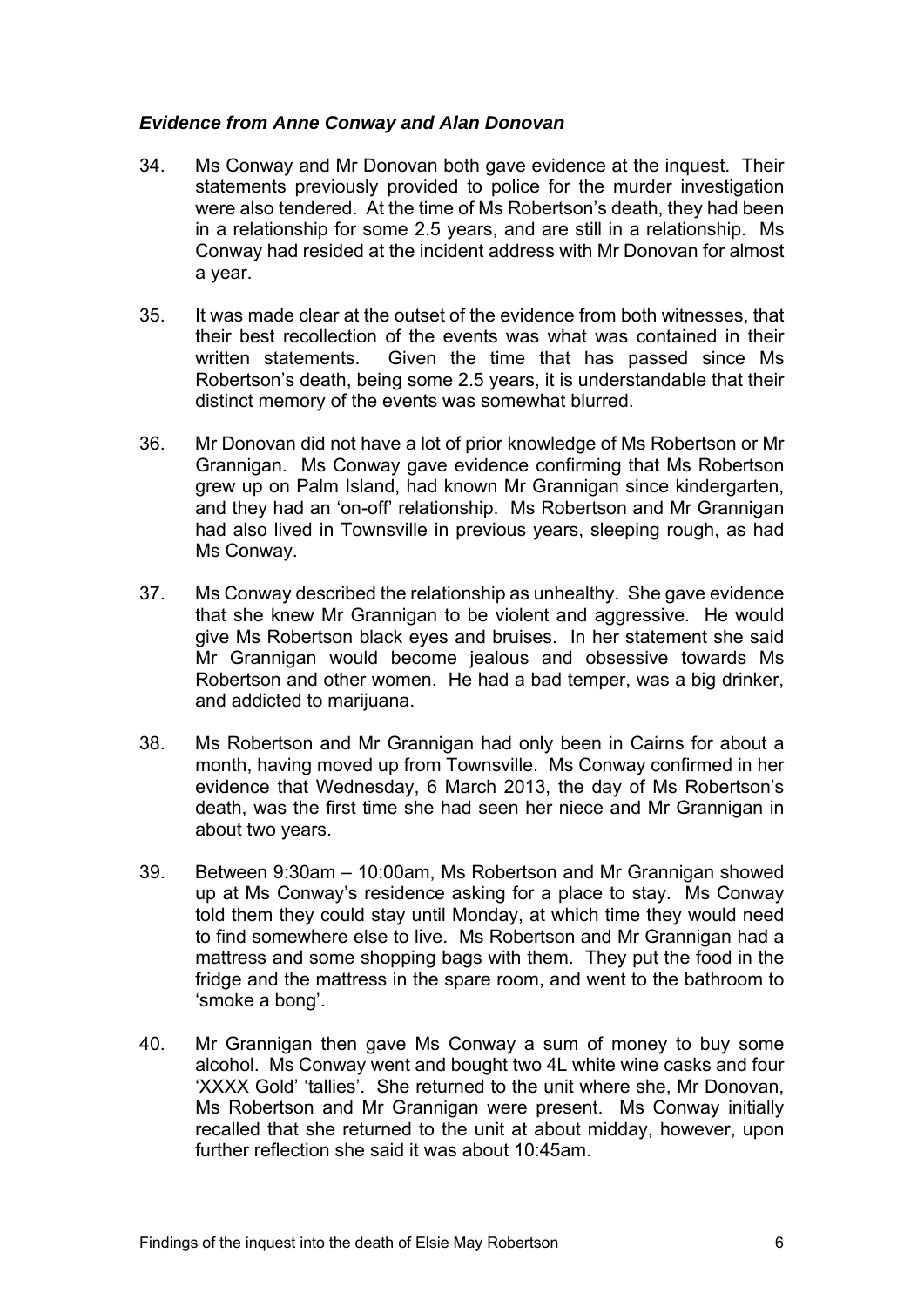- 41. Mr Grannigan was initially drinking the beer and Ms Robertson was drinking the wine. Ms Conway gave evidence that Mr Grannigan started to get into 'one of his mood swings'. He started to get angry because Ms Robertson just wanted to sit and drink. He told her that he did not want her drinking because she would throw a tantrum.
- 42. Ms Conway initially said that at about 1:00pm, Mr Grannigan carried Ms Robertson to the bedroom so she would sleep. Mr Donovan thought that it was between 2:00-3:00pm. Whatever the exact time, I accept it was in the early afternoon. Ms Robertson was kicking her legs, and Mr Grannigan became more aggressive with her and was arguing with her. He went into the room with Ms Robertson and shut the door. The door had a locking mechanism where it could be locked by a button on the inside of the door. Ms Conway gave evidence that both Mr Grannigan and Ms Robertson were drunk and stoned at this time. Mr Donovan heard Mr Grannigan say to Ms Robertson that he did not want her to drink anymore because she was getting too drunk.
- 43. Ms Conway's evidence to the inquest was that, on this particular afternoon, she had consumed almost an entire 4L cask of wine. Despite this, she confirmed that she was confident that she was coherent and was still aware of what was going on around her. She could hear Ms Robertson and Mr Grannigan arguing inside the room. Ms Conway heard Mr Grannigan say "*can't you just leave me go – I want to go my own way*." Ms Robertson kept saying "*no, I love you*." Mr Donovan confirmed to the inquest that he did not drink much alcohol anymore, and was drinking cordial and one tallie on this particular afternoon.
- 44. Ms Conway could hear Mr Grannigan slapping Ms Robertson and punching her with a closed fist. She did not see it, but could tell what was happening by the distinct sounds being made. She heard Ms Robertson say "*what are you hitting me for. Oh you are hitting me*." Ms Conway called out a couple of times and knocked on the bedroom door. She said to Mr Grannigan words to the effect of "*stop it, behave, this is not your place. Behave and have some respect*."
- 45. Ms Conway gave evidence that this behaviour lasted until about 7:00pm that night. She initially said that Ms Robertson did not come out of the bedroom for that entire time. However, she then recalled Ms Robertson had been led in and out of the bedroom by Mr Grannigan, 4 or 5 times, to go to the toilet. At the inquest Ms Conway said that she could see blood on Ms Robertson's mouth. While they were in the bedroom Ms Conway could hear Mr Grannigan punching her and banging her head up against the wall. It would stop for a time, and then start again. She described the sound of Ms Robertson's head against the wall as being similar to when "*someone falls and hits their head on the concrete*." Ms Conway recalled Ms Robertson crying out "*oh leave me alone…I am sore…sister help me*."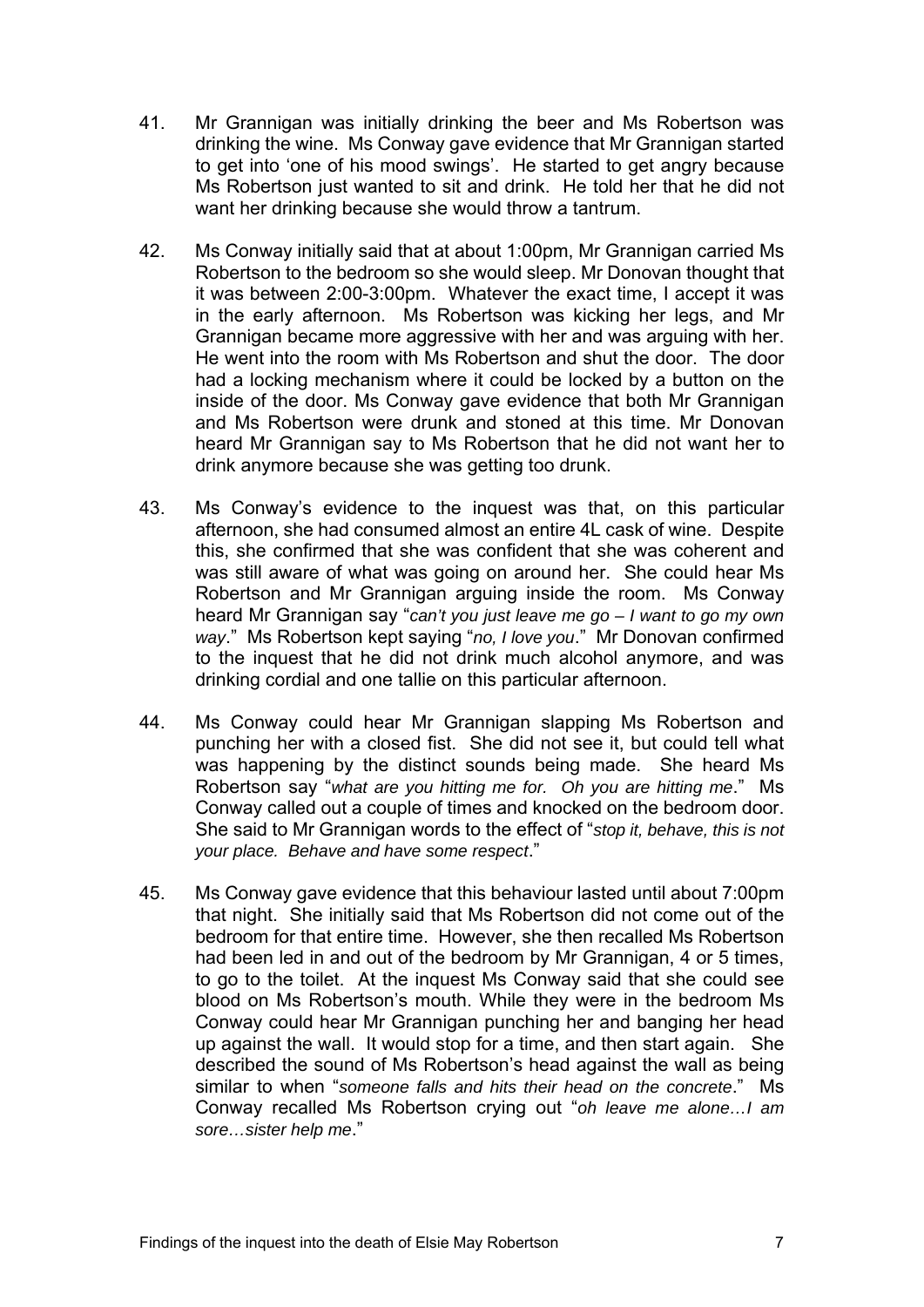- 46. Ms Conway recalled in her addendum statement to police that at about 4:00pm she and Mr Donovan left the unit to go to the Edge Hill Tavern; and Mr Donovan corroborated this. Mr Grannigan had asked them to get another cask of wine. Ms Robertson was still in the bedroom at this time. When they returned to the unit, Ms Conway asked if Ms Robertson was okay. Mr Grannigan invited her to the doorway of the bedroom, and Ms Conway looked inside. She could see Ms Robertson lying down, she was naked and lying slightly to her side. Her head and top of her body were lying on the mattress and her legs were hanging off the mattress.
- 47. Ms Conway noted that Ms Robertson was "*out to it*", but she could only see the side of her face. She was in the bedroom for about one minute and had a quick glance. She thought that Ms Robertson was drunk and stoned, and while she told police she did not notice any blood in the room, at the inquest she said that she could see that Ms Robertson was still bleeding from the mouth. Ms Conway also said that she was shaking her but could not get a response, but Ms Robertson was still breathing.
- 48. Ms Conway saw Mr Grannigan exit the bedroom approximately four times throughout the course of the afternoon. Each time was only short in duration, and he would fill up his cup with more wine. Ms Conway recalled that, just after 'Home and Away' finished, Mr Grannigan came out of the bedroom and asked her to "*put the wine away, or Elsie will take it out and drink it all hours of the night*." Ms Conway said to Mr Grannigan "*no fighting now. Just sleep it off till the morning*." She again asked Mr Grannigan if Ms Robertson was okay, to which he replied that she was asleep.
- 49. Mr Donovan's recollection was different to Ms Conway's in terms of the sequence of events. He said that the arguing began around the same time as 'Deal or No Deal' was on the TV (5:30pm – 6:00pm) however, he heard screaming coming from the bedroom. He also heard Ms Robertson yelling out for Ms Conway to come into the room and that she needed help. It was at about 8:30pm that Mr Donovan was in his bedroom and could hear the walls vibrating and he could hear a thudding noise. He heard the thudding noise about four times, and he said it made him "*feel funny and sick in the guts*." He said it then went quiet.
- 50. Ms Conway could not get into the room to see if Ms Robertson was okay as the door was shut and Mr Grannigan was laying against it. She had a feeling that Ms Robertson was badly hurt. She could not hear any more cries. Ms Conway called out to Ms Robertson "*are you ok*" to which she received no response.
- 51. Ms Conway said to Mr Donovan that she wanted to walk up to the local phone box to ring the police. She had a bad feeling that Ms Robertson was badly hurt and was concerned that she was not replying to her or making any sounds from within the bedroom. Her landline phone was not working at the time.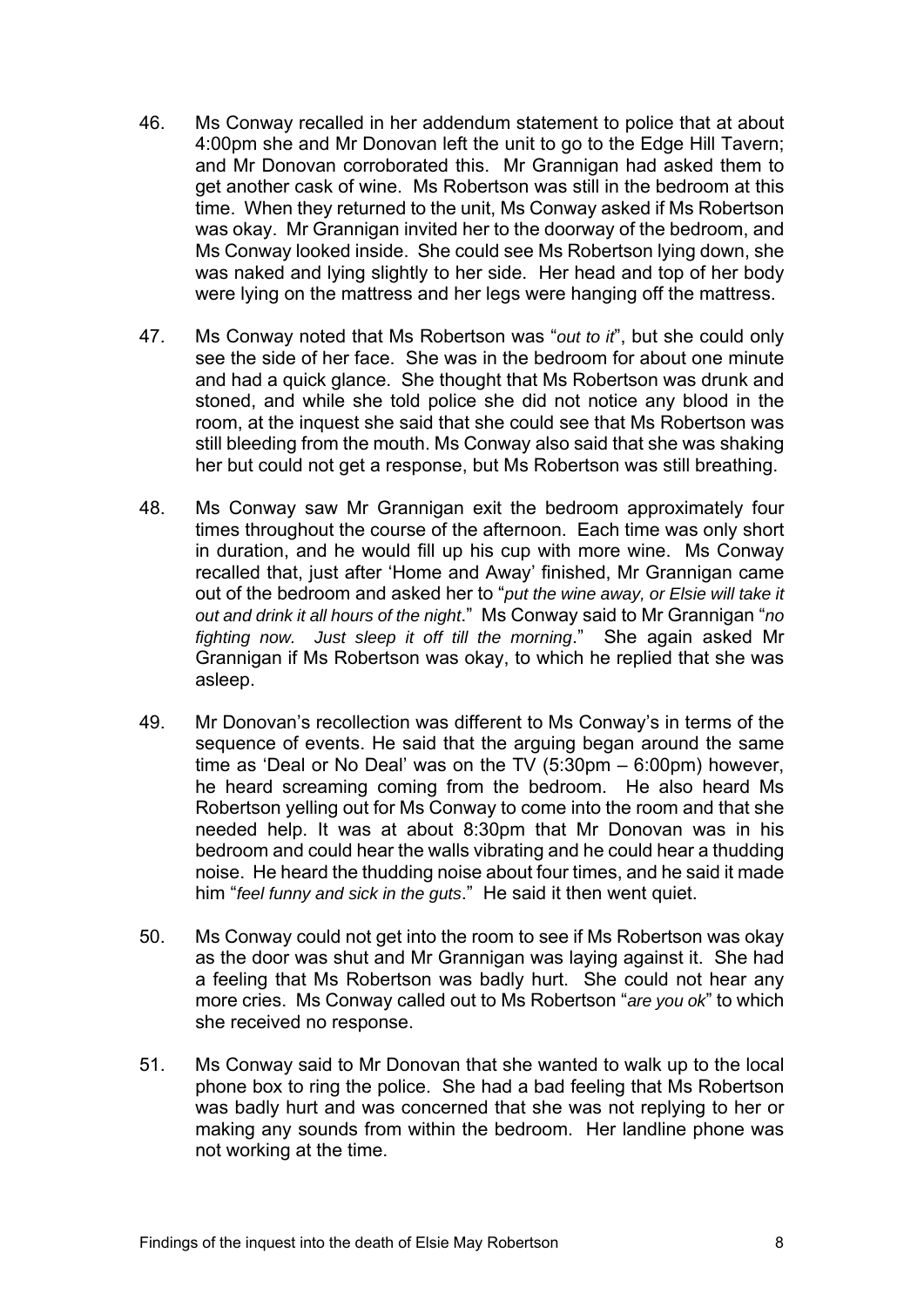- 52. Mr Donovan recalled that they left for the phone box at about 8:50pm, and Ms Conway recalled that it took about 5 or 10 minutes to walk there. She gave evidence that she did not leave to call police earlier as she was worried about her children and what would happen if she was evicted from the unit. She was also afraid of Mr Grannigan. Mr Donovan did not want to become involved. The call to police was logged as being made at 9:00pm. I was provided with that recording during the course of the inquest.
- 53. After the call, Ms Conway and Mr Donovan walked back to the unit and waited for police. She could not hear any noises coming from the bedroom apart from Mr Grannigan's snoring. She tried to push open the door to the bedroom, but could not get in as Mr Grannigan was still lying against the door. The police arrived after what Ms Conway thought was about 45 minutes, and Mr Donovan estimated was about an hour.
- 54. At the inquest, Ms Conway said that she had made two additional calls to 000 on the night of Ms Robertson's death. I asked for further enquiries to be conducted in relation to this matter and I am satisfied that only one call to Policelink was made by Ms Conway on 6 March 2013, at 9:00pm.

# **Police response to the incident**

- 55. As the time it took for police to arrive at the unit may have contributed to Ms Robertson's death, the former State Coroner, Mr Barnes, requested that the death be investigated as having occurred in the course of, or as a result of, police operations. This investigation was led by Inspector Christopher Hobbs. The police report with respect to that investigation was tendered to me at the inquest and I also heard oral evidence from Inspector Hobbs.
- 56. Inspector Hobbs gave evidence that it was ultimately determined that there was an unreasonable delay from when the first Policelink phone call was made by Ms Conway (9:00pm) to when police actually attended at the residence (10:20pm). Inspector Hobbs helpfully provided the following table of relevant events in his report, which I extract below:

| 9:00pm Conway call to Policelink                                           |  |  |
|----------------------------------------------------------------------------|--|--|
| 9:03pm Policelink switch call to Cairns Comms                              |  |  |
| 9:04pm Call taken by Topp                                                  |  |  |
| 9:07pm Call ended                                                          |  |  |
| 9:20pm Topp finalises validating and linking data in QCAD                  |  |  |
| 9:28pm Cooper views job 001810-06032013                                    |  |  |
| 9:31pm Cooper makes entry on QCAD after unsuccessfully trying to locate an |  |  |
| available crew                                                             |  |  |
| 9:46pm Cooper states he briefed Polzin during Comco Handover and logs out  |  |  |
| of QCAD                                                                    |  |  |
| 9:49pm QCAD timestamp of Cooper logged out                                 |  |  |
| 9:52pm QCAD Timestamp of Polzin Logged in                                  |  |  |
| 9:54pm QCAD Status shows Polzin views job 001810-06032013                  |  |  |
| 10:00pm QCAD entry by Polzin "Passed to Sgt Laverty"                       |  |  |
| 10:09pm CA209 Orr/Batticciotto book on as proceeding from Cairns Station   |  |  |
| 10:18pm CA209 Book off at job address                                      |  |  |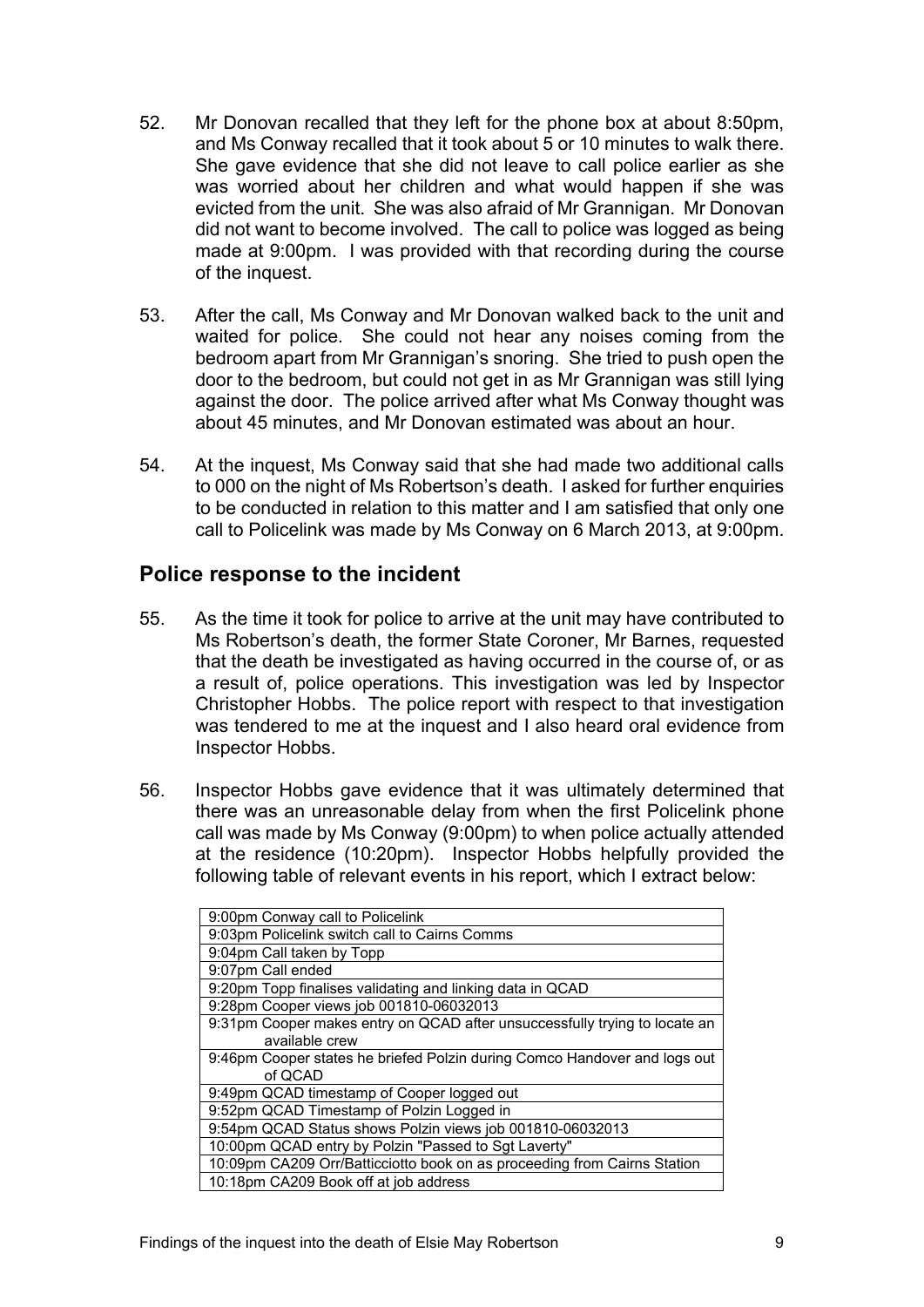| 10:28pm CA209 requests QAS and job entry "REQUEST QAS TO INC LOC        |  |  |
|-------------------------------------------------------------------------|--|--|
| RE FEMALE, UNCONSC AND UNKNOWN IF BREATHING,                            |  |  |
| <b>FEMALE IS</b>                                                        |  |  |
| NAKED AND HAS BRUISING OVER HER BODY"                                   |  |  |
| 10:28PM CA209 advise "FEMALE NOT BREATHING, NO PULSE"                   |  |  |
| 10:30pm Polzin makes entry on QCAD "QAS ADV ON WAY"                     |  |  |
| 10:31pm CA209 request "REQUIRE ANOTHER UNIT  CREW ARE TRYING            |  |  |
| TO COMMENCE CPR BUT REQUIRE ANOTHER OFFICER TO                          |  |  |
| <b>HOLD OFFENDER BACK"</b>                                              |  |  |
| 10:40pm Hutchison makes notebook entry QAS arrive at scene at same time |  |  |
| he and Greenwood arrive                                                 |  |  |
| 11:09pm Life Extinct pronounced                                         |  |  |
| Figure 2: Table depicting timings and occurrences.                      |  |  |

57. QPS administrative officer Penny Topp took the COMCO call which took place at 9:04pm. Ms Topp recalled that Ms Conway was pretty calm and did not seem overly panicked. The information provided by Ms Conway is captured in the recording and transcript of the call. I have extracted that as follows:

|             | "Policelink: This is Stephen from police link got a case ID for you.                                                                                                                                                                                                                                                                    |
|-------------|-----------------------------------------------------------------------------------------------------------------------------------------------------------------------------------------------------------------------------------------------------------------------------------------------------------------------------------------|
| Topp:       | OK go ahead.                                                                                                                                                                                                                                                                                                                            |
| Policelink: | 17 48838.                                                                                                                                                                                                                                                                                                                               |
| Policelink: | I've got Anne Conway she is calling from unit 391 Boden<br>Street, BODEN that's at Edge Hill There's a domestic<br>disturbance at her unit.                                                                                                                                                                                             |
| Topp:       | OK.                                                                                                                                                                                                                                                                                                                                     |
| Policelink: | OK I'm just putting you through, she is living in that unit<br>and she feels that her niece is in danger from another<br>male person there. No phone number. she is calling from<br>a public telephone box.                                                                                                                             |
| Topp:       | Yeah go ahead.                                                                                                                                                                                                                                                                                                                          |
| Conway:     | Hello um I'm living in a unit look um I have my niece up<br>there she just got back from a residential place<br>somewhere over in Davis street. She been living in a<br>relationship with a bloke and this is been going on nearly<br>all day at my unit.                                                                               |
| Topp:       | Yep.                                                                                                                                                                                                                                                                                                                                    |
| Conway:     | He been violent against her.                                                                                                                                                                                                                                                                                                            |
| Topp:       | What's her name?                                                                                                                                                                                                                                                                                                                        |
| Conway:     | Well to be honest look uh she's scared and that and look<br>this fella just finished banging her head up against the<br>wall, I 'm singing out at my door at my unit door, the<br>second room and she not answering and that's why I'm<br>crying and all that and I was upset and I don't know if<br>she's awake or what or unconscious |
| Topp:       | What's his name?                                                                                                                                                                                                                                                                                                                        |
| Conway:     | Well he told me that if I tell youse he gonna get angry<br>with me and smash my unit uh hold on I ask my partner<br>(distant) what's his name? Jamesie Brannagan yeah<br>Brannagan.                                                                                                                                                     |
| Topp:       | What's your nieces' name?                                                                                                                                                                                                                                                                                                               |
| Conway:     | Elsie May Robertson.                                                                                                                                                                                                                                                                                                                    |
| Topp:       | Elsie Robertson.                                                                                                                                                                                                                                                                                                                        |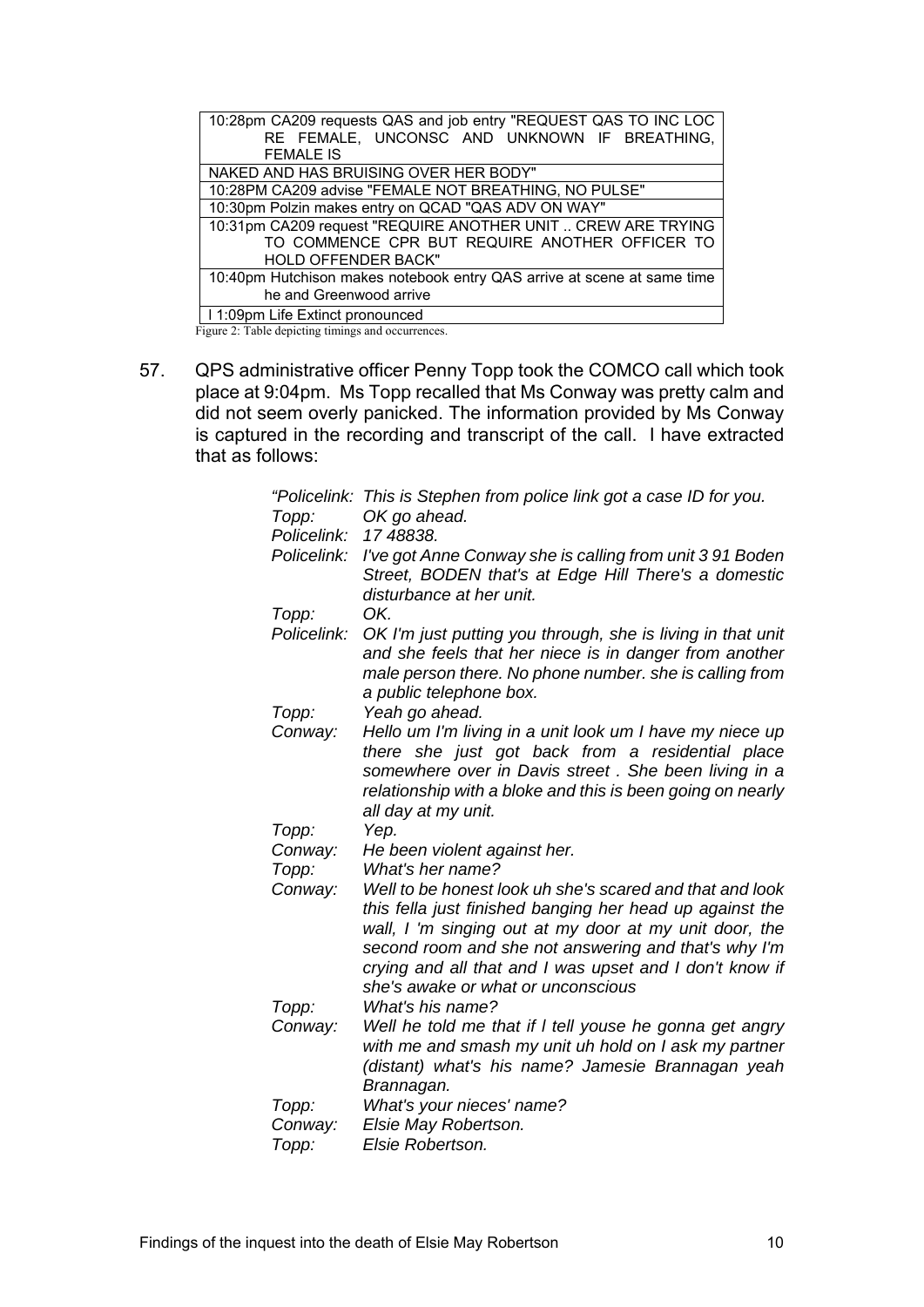| Conway: | Yeah Elsie May Robertson I a bit concerned about her<br>and I'm feeling a bit feverish and I don't know just things |
|---------|---------------------------------------------------------------------------------------------------------------------|
|         | are not sitting right.                                                                                              |
| Topp:   | Alright we will get someone to go round.                                                                            |
| Conway: | Yes please I be at home waiting for them to attend my                                                               |
|         | address please.                                                                                                     |
| Topp:   | Elsie's surname is that ROBERTSON                                                                                   |
| Conway: | Yeah please.                                                                                                        |
| Topp:   | How old is she.                                                                                                     |
| Conway: | I would not know but she just been screaming out stop                                                               |
|         | hitting me all day she had pain and what he doing its                                                               |
|         | annoying me he won't let she come out of the room out                                                               |
|         | of my unit she goes for the toilet and he carry her back                                                            |
|         | in the room and then belts her all day long and just gets                                                           |
|         | away with the crap. And now I just heard a couple big                                                               |
|         | bangs on my back room wall and then no answer.                                                                      |
| Topp:   | OK.                                                                                                                 |
| Conway: | Then I standing at my unit door saying you there Elsie                                                              |
|         | you right this is Mum Annie there's no answer.                                                                      |
| Topp:   | OK we will get someone to go and have a look.                                                                       |
| Conway: | Alright thank you bye how long that be?                                                                             |
| Topp:   | I'm not sure sorry.                                                                                                 |
| Conway: | Alright bye."                                                                                                       |

- 58. Ms Topp said to ESC investigators that, in hindsight, she could have advised the QAS of the situation, but she did not. This decision was deemed to be reasonable by the ESC, as there was no information provided by Ms Conway which confirmed an actual injury had occurred.
- 59. Ms Topp did not raise the matter verbally with the COMCO, as she did not consider it to be that urgent, and she was aware that the matter would have immediately become visible on the COMCO's list for him to assess. Ms Topp explained why she deemed the matter not to be that urgent. While Ms Robertson may have been unconscious, on the information available this had not been confirmed, and it was not known what was making the sounds on the wall.
- 60. Ms Topp also gave consideration to the fact that the incident had reportedly been going on all day and, if it was that serious, there would have been a call to police sooner. It was explained by Ms Topp during her ESC interview that despite her having entered the words on QCAD "*INF IS CONCERNED HER NIECE IS UNCONC OR DEAD*", this information was not actually given by Ms Conway during the call. It seems this may have been information which was inferred by Ms Topp.
- 61. Ms Topp coded the job as a priority 3, which is non-urgent. Ms Topp assessed that the request was in the nature of a welfare check and reiterated that this was because:
	- $\bullet$  it was a fairly busy shift;
	- Ms Conway did not seem overly distressed or alarmed; and
	- The incident had been going on all day.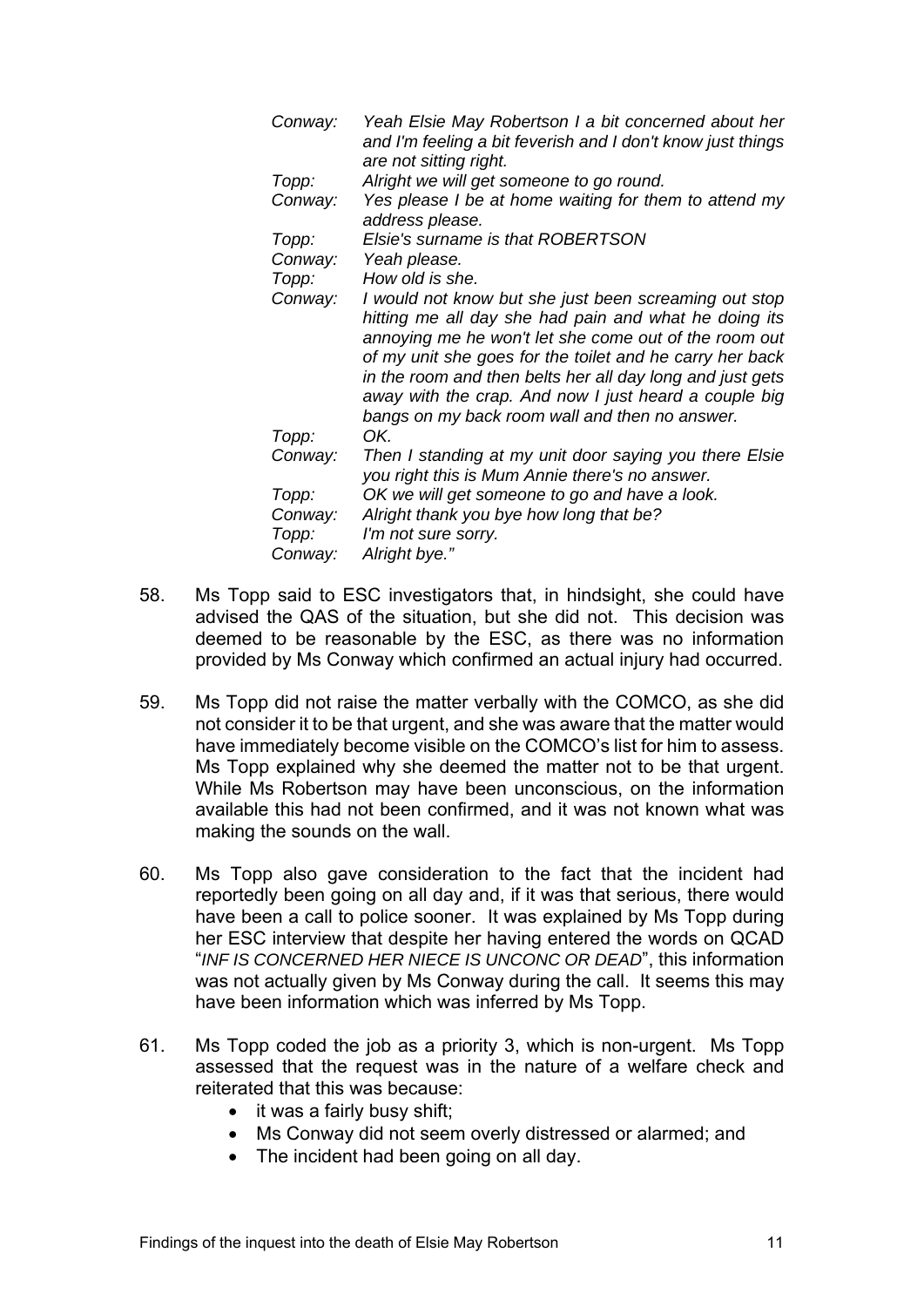- 62. Sergeant Cooper was working a 2:00pm to 10:00pm shift on 6 March 2013 as the COMCO. He told ESC investigators that when he first became aware of Ms Conway's call he had no crews available to attend. He assessed the information available on QCAD, and said that though there were some concerning aspects in the information, there were also factors which mitigated that concern.
- 63. Sergeant Cooper noted that the incident had been prioritised as a Code 3 and, after assessing the full circumstances, he did not consider it warranted elevation to Code 2. At the change of shift Sergeant Cooper advised Sergeant Polzin of the job, but acknowledged that this advice might not have been very detailed.
- 64. Sergeant Cooper said to ESC investigators that, by 9:30pm, there were six Code 2 jobs still active. Cairns resources were fully engaged in response to those jobs. To his best knowledge and belief, there were no available crews to attend to Ms Conway's report. At 9:31pm, Sergeant Cooper made the following notation in QCAD "*NCA. VERY BUSY SHIFT WITH (6) CODE 2 JOBS ON THE GO AT THE SAME TIME."* From the time of this entry, until 9:46pm when he handed over to Sergeant Polzin, Sergeant Cooper kept scanning the electronic "bingo card" in an attempt to locate a crew to assign the incident to.
- 65. Sergeant Stephen Polzin took over as the COMCO at 10:00pm. There was a handover prior to his starting shift, where Sergeant Cooper informed him that it had been a very busy shift, and he was given a 'run down' of the jobs on hand. Sergeant Polzin saw that Ms Conway's call was at the top of the list due to the severity of the code, and there was also another assault matter which was important. There were no other important jobs awaiting the attendance of crews.
- 66. Sergeant Polzin printed out a job log for each incident and spoke to Sergeant Simon Laverty who was in the dayroom. He asked Sergeant Laverty to get a crew to attend to Ms Conway's report straight away. He then made a note on QCAD that he had passed the job on to Sergeant Laverty. The time stamp of this being done is 10:00pm. At 10:09pm Sergeant Polzin became aware that a crew was booked on to go to the job, Constables Orr and Batticciotto.
- 67. Sergeant Simon Laverty was also interviewed by ESC investigators. His version largely corroborated that provided by Sergeant Polzin. His view of the job was that it related to a domestic incident with information that a person's head had been banged on a wall and that it came in at 9:20pm, so he directed a crew to head straight out to the job.

# *Operational Procedures Manual*

68. Inspector Hobbs gave evidence at the inquest surrounding the relevant sections of the QPS Operational Procedures Manual ('OPM'). When members of the public make contact with the QPS seeking a physical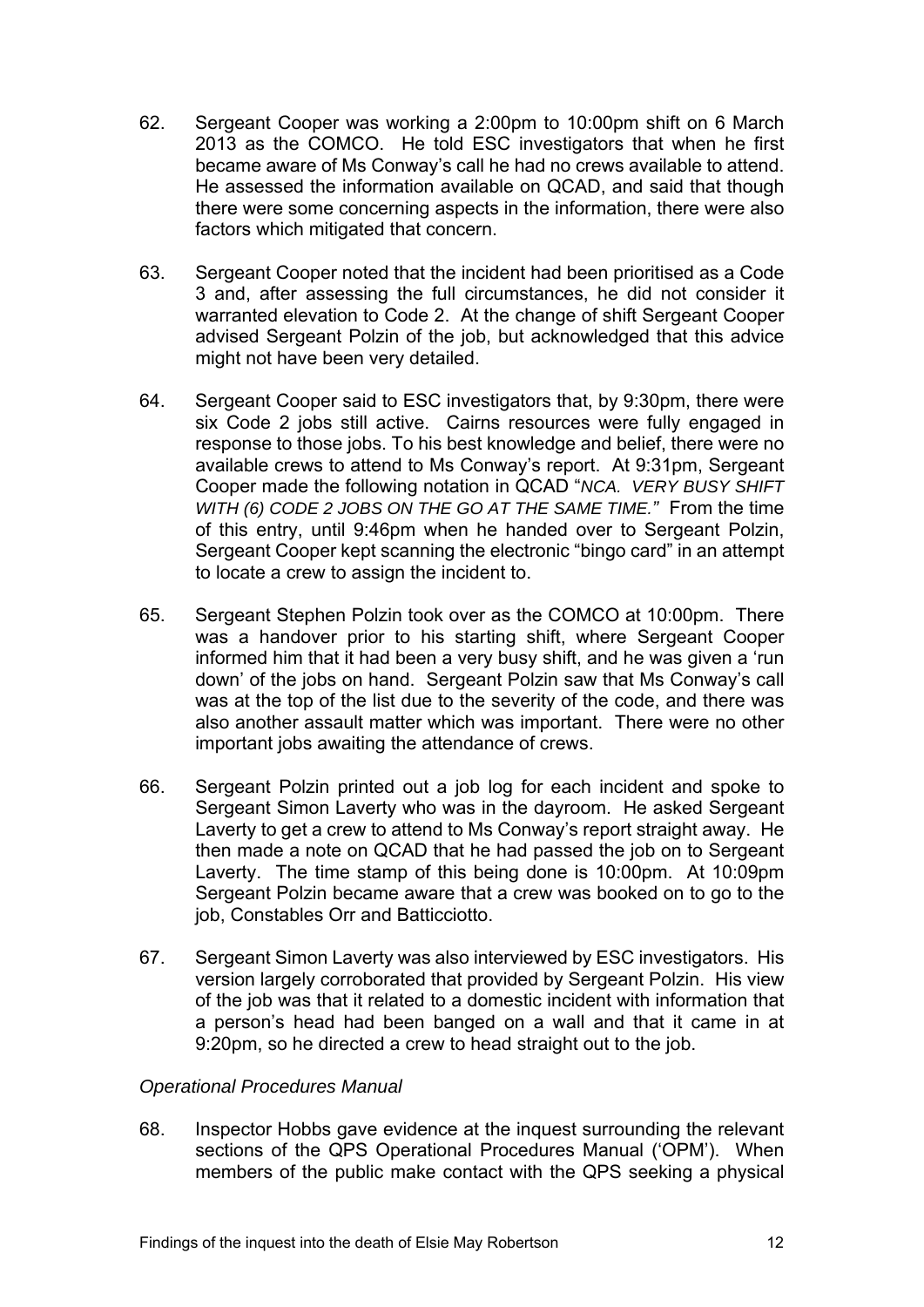response, the priority of that response is to be assessed based on the information provided.

- 69. The assessment process commences with contact with the call taker, who enters the information onto QCAD and conducts verification and officer safety related checks. Once this is completed, the QCAD entry appears on the work list of the designated COMCO for further assessment and tasking. From that assessment, the COMCO is required to give the incident a priority code and determine an appropriate level of response. The application of the Priority Policing Process assists in this response.
- 70. The COMCO should refer to the policy contained in section 14.24 of the OPM for guidance, I have re-produced the relevant section below:

## **"***OPM 14.24 Priority Codes*

## *POLICY*

*The Service recognises the inherently unpredictable nature of policing and the need to be able to identify a flexible response to calls for service. Where personal safety is threatened, the community expects a timely and effective response. To maximise the Service's ability to effectively respond, there is a need to employ appropriate demand management strategies which may include the allocation of tasks to officers who do not usually operate in a first response capacity.* 

*This policy acknowledges and reaffirms that the safety of people and the security of property are the priority of all officers. This policy embodies a flexible operational resource allocation model which ensures that internal organisational and administrative structures do not impede the efficient and effective delivery of policing services.* 

*The priority policing process establishes a method for determining whether to initiate an immediate response to a call for service or to implement an alternative expectation strategy based on the nature of the call for service and the availability of operational resources.* 

## *Receiving calls for service*

## *POLICY*

*Members receiving calls for policing services are to ensure that: (i) the relevant information is recorded in accordance with s.1.6.1: 'Recording initial demand' of this Manual; and (ii)* the particulars of the call are referred to an officer for tasking (a tasking *officer).* 

## *Tasking officers*

*POLICY* 

*Assistant Commissioners of regions and commands are to ensure:*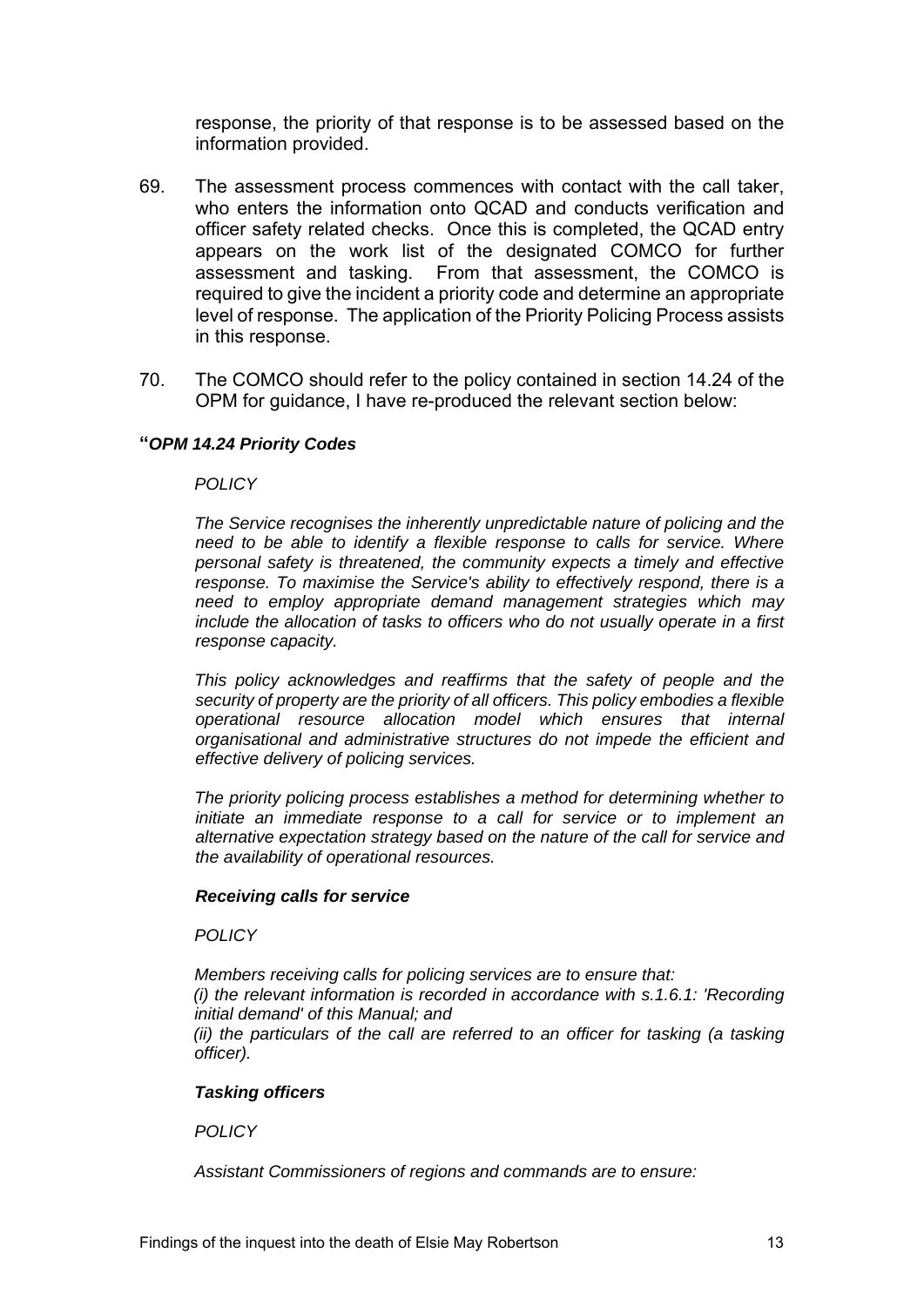*(i) suitable tasking officers are identified for all areas under their control. Local standing operating procedures are to nominate specific officers or holders of particular positions to fill the role of tasking officer. Tasking officers may be nominated to have responsibility for tasking within a geographical area or within an organisational unit depending on the requirements of the relevant region or command.* 

*Generally, a tasking officer will be an officer with responsibility for assigning priority codes in accordance with s.14.24 'Priority codes' of this chapter. The responsibility for tasking, and authority to issue associated directions in any particular case should be clearly defined to avoid the potential for confusion as to an officer's responsibility and authority as a tasking officer;* 

*(ii) appropriate arrangements are made with the officers in charge of neighbouring regions to establish processes by which operational resources may be assigned to calls for service in neighbouring regions; and* 

*(iii) procedures are established within their area of responsibility to resolve issues arising as a result of tasking decisions (e.g. the tasking of units previously allocated to a particular activity to other calls to service). In all circumstances, however, priority is to be given to responses to calls for service involving a threat to personal safety* 

*The role of a tasking officer is to: (i) allocate priority codes to calls for service in accordance with s.14.24 'Priority codes' of this chapter; and (ii) direct officers to attend calls for service in accordance with the priority policing process* 

*A tasking officer need not be a senior officer and for the purposes of directing officers to attend to calls for service has the authority to direct all officers subject to any limitations established in Service or regional policy.* 

*Tasking decisions of a tasking officer are not to be disputed by members receiving the tasking. Members who wish to query a tasking decision are to attend the tasking as directed and may raise the issue in accordance with regional arrangements.* 

*In cases where an officer or officers are tasked to attend a call for service in circumstances that would place the officer at unreasonable risk (e.g. officers who are not qualified in OST being directed to attend a violent incident), the officer should immediately advise the tasking officer of that fact. Tasking officers should act upon such advice to ensure, as far as practicable, that additional or alternative resources are tasked to mitigate such risk.* 

## *Priority Policing Process*

*POLlCY* 

*Tasking officers receiving details of calls for policing services are to· (i) determine whether the call relates to a threat to personal safety or property security;*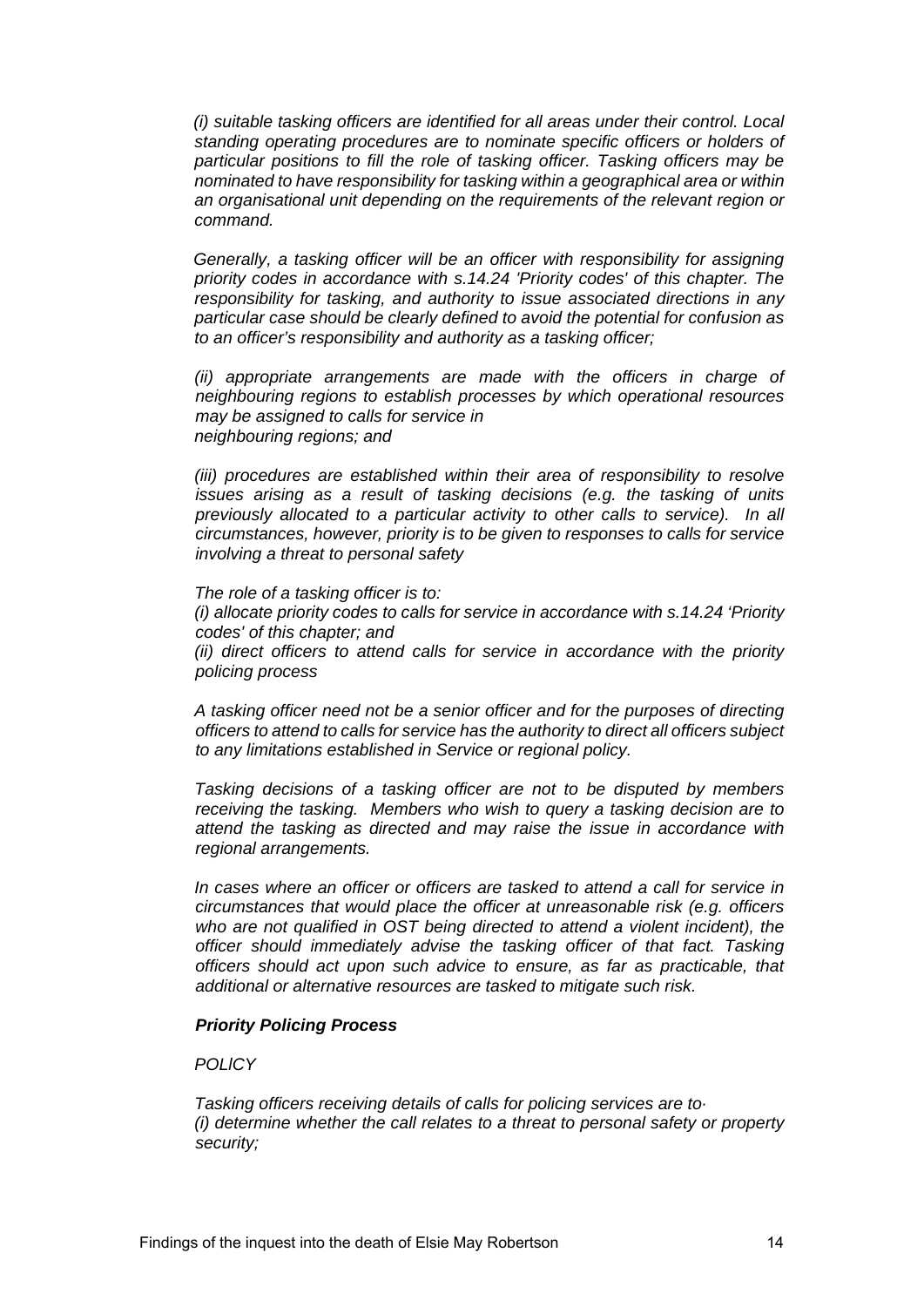*(ii) in the case of threats to personal safety or property security, establish whether the call indicates a known threat, a potential threat or a perceived threat;* 

*(iii) direct officers to attend to the call for service or initiate an alternative expectation strategy based on the application of the priority policing process. See the priority policing process flowcharts contained in Appendixes 14.5: 'Threats to Personal Safety', 14.6: 'Threats to Property Security' and 14.7: 'Other Calls for Service' of this chapter; and* 

*(iv) ensure that organisational boundaries do not impede an appropriate and timely response to calls for service. Where no officers are available within a tasking officer's area of responsibility and an immediate response is required, the tasking officer should request a tasking officer in a neighbouring area, in accordance with relevant regional arrangements, to direct officers from that area to attend the call tor service. Tasking officers receiving requests for assistance from tasking officers in other areas are to ensure that officers are directed to attend the call for service in accordance with the priority policing process and regional arrangements.* 

## *14.24.1 Priority codes*

*POLICY* 

*Job tasking is assigned one of four priority codes by members under the supervision of:* 

*(i) the Duty Officer, Police Communications Centre, Brisbane;* 

*(ii) the officer in charge of a police communications centre in areas not controlled by the Police Communications Centre, Brisbane; or* 

*(iii) in places where no police communications centre exists, the officer in charge of the station where the information requiring the attendance of police is received; or* 

*(iv) the inspector, Special Emergency Response Team, where due to the type, or methodologies of the duties being performed it is not practical to obtain a priority code as outlined in paragraphs (i) to (iii) above.* 

*To ensure that officers are aware of the degree of urgency required in attending an incident, complaint, request for assistance or other matter, the following priority codes are allocated:* 

*(i) Code 1 - for very urgent matters when danger to human life is imminent;* 

*(ii) Code 2 - for urgent matters involving injury or present threat of injury to person or property;* 

*(iii) Code 3 - for routine matters; or* 

*(iv) Code 4 – negotiated response.* 

## *14.24.2 Criteria for assigning a priority code*

*POLICY* 

*A member assigning a priority code to a task should use the following guidelines:* 

*Code 1 – 'Very Urgent' – may be assigned in the following circumstances:* 

*(i) when an officer or member of the public is in need of help in circumstances where life is actually and directly threatened and is in immediate danger of*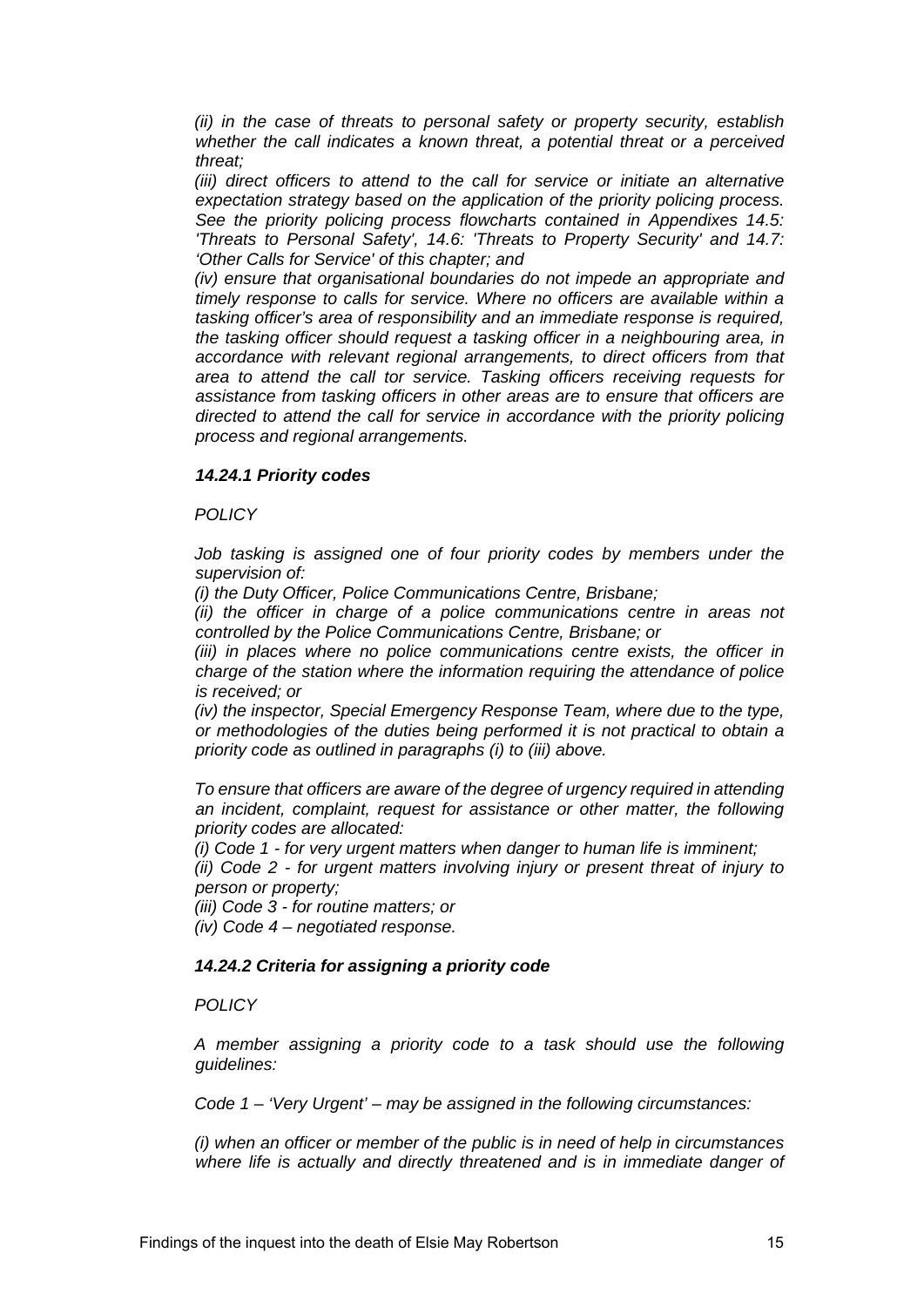death. This includes the need for assistance in similar circumstances when an *officer is having problems escorting* 

*prisoners, is trying to effect crowd control or is endeavouring to keep law and order at civil disturbances, etc;* 

*(ii) when shots are being fired for an explosion or bombing has occurred and danger to human life is imminent;* 

*(iii) at the time of a major incident or serious fire, or in the case of a robbery or any crime in progress where there is danger to human life;* 

*(iv) in instances of asphyxiation or electrocution where life may be saved or where a person is attempting suicide or other forms of self harm likely to cause death or serious injury; or* 

*(v) in any ether instance where it is known that danger to human life is imminent.* 

*Code 2 - 'Urgent' – may be assigned in the following circumstances:* 

*(i) incidents similar to those above and any other urgent situations without the element of imminent danger to human life being apparent;* 

*(ii) in any other urgent situation where it is known that danger to human life is not imminent; or* 

*(iii) incidents involving injury to a person or present threat of injury to a person or property,* 

*Code 3 - 'Routine' - may be assigned to all other matters which are considered to be routine and not requiring classification of Code 1 or 2.* 

*(See also s.14.6: 'Use of police sirens and flashing or revolving warning lights and activating the light bar' of the Traffic Manual)* 

*Code 4 - 'Negotiated Response' - is only to be assigned to calls for service in accordance with approved Regional/Command/District negotiated response policies.* 

#### *ORDER*

*The member responsible for assigning a priority code to a task is to: (i) assign a code to the task having regard to Service policy and the information available;* 

*(ii) change the code as circumstances and information warrant; and (iii) advise the member responsible for transmitting the task of the assigned code for that task and any change to that code.* 

*The member responsible for transmitting the task and code is to notify the member assigned the task of the priority code for the task and any change to that code.* 

*Officers are not to alter or upgrade allocated priority codes unless directed by a member responsible for assigning priority codes*."

- 71. Inspector Hobbs confirmed at the inquest that Ms Topp and Sergeant Cooper had been disciplined in relation to their involvement in responding to Ms Conway's phone call.
- 72. During his evidence at the inquest, Inspector Hobbs confirmed that Ms Topp had explained why she had categorised Ms Conway's call as a priority 3, and why she did not raise it personally with Sergeant Cooper.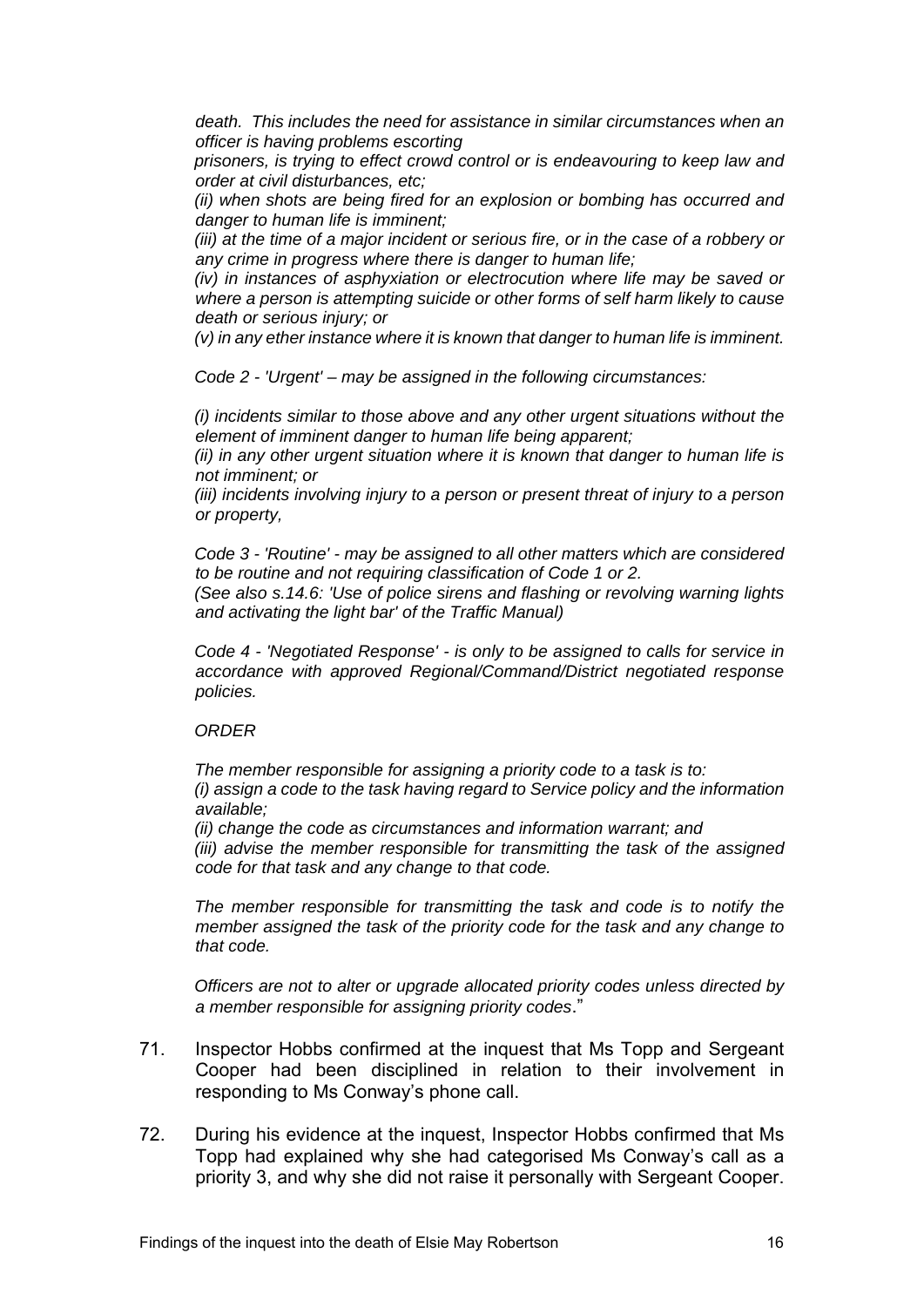She was unable to explain why she made the reference to "unconscious or dead" if that was not actually said by Ms Conway.

- 73. It was Ms Topp's decision not to verbally escalate the urgency of the job with Sergeant Cooper, having regard to the 'threat to personal safety' outlined by Ms Conway, which underpinned Inspector Hobbs' recommendation for Ms Topp to be disciplined.
- 74. Sergeant Cooper provided Inspector Hobbs with his rationale for leaving the job at priority 3 and not fully complying with the requirements of the priority policing process. He also did not request the radio operator to make an 'any unit' call to try and respond to the matter.
- 75. Inspector Hobbs' recommendation for Sergeant Cooper to be disciplined was underpinned by Sergeant Cooper's decision not to note the 'threat to personal safety' clearly articulated in the job details and subsequently invoke the priority policing process.
- 76. By 9:49pm, the job was still outstanding, and Sergeant Polzin logged on to QCAD and accordingly became the responsible officer. He took immediate action to have the matter actioned by police by personally directing Sergeant Laverty to get a crew to attend as soon as possible.
- 77. I have had regard to each of the discipline outcome notices tendered to the inquest and have no further comments with respect to the notices or with respect to further disciplinary action against any of the officers involved.

# **Evidence of James Grannigan given to police**

78. The only information Mr Grannigan gave to the police about what occurred is taken from the evidence of Constable Jason Orr, one of the first response police officers. In his police statement which was tendered to the inquest, Constable Orr recalled a conversation he had with Mr Grannigan shortly after arriving at the house. That conversation is extracted from his tendered statement below:

"*I have then stated words to the effect of to the defendant 'what has happened? We need to know what has happened to her so we can help her.'* 

*The defendant stated 'she was drunk and fell down*."

79. This is the only information Mr Grannigan provided during the course of the police investigation with respect to what happened. He subsequently invoked his right to silence.

# **Evidence of James Grannigan at the inquest**

80. I acknowledge the assistance provided by Mr Richardson in appearing for Mr Grannigan as friend of the court.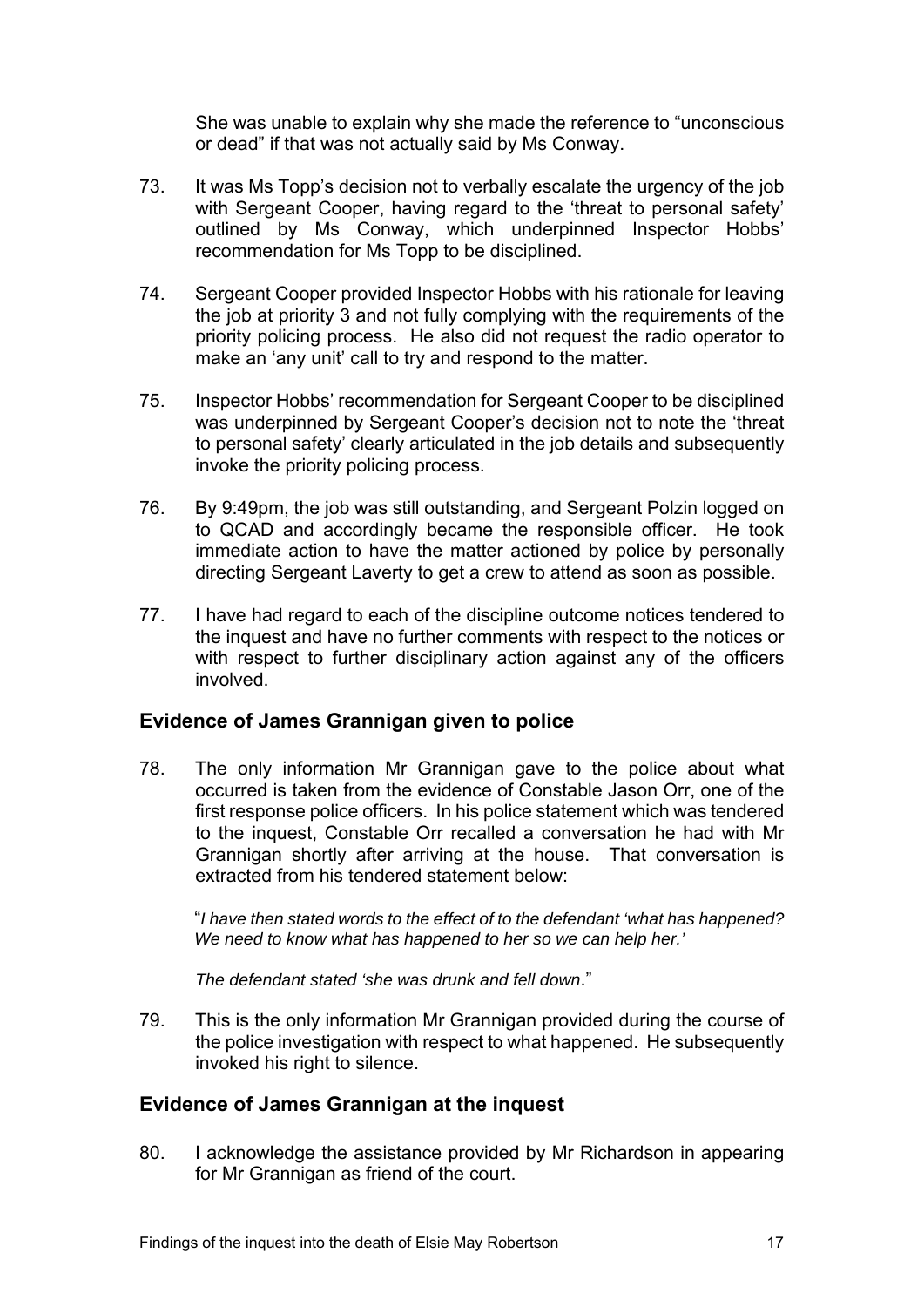- 81. Mr Grannigan took an oath and gave evidence at the inquest. It was acknowledged that Mr Grannigan understood that while he could object to answering questions on the grounds of self-incrimination he could be compelled to do so under the *Coroners Act*.
- 82. This was the first occasion that Mr Grannigan had given evidence about the events that took place in 2013.
- 83. Mr Grannigan said that he and Ms Robertson were both drunk and had consumed cannabis before he took her into the bedroom on 6 March 2013. He said that they continued to drink in the bedroom. He then tried to stop Ms Robertson from drinking. His evidence was that he became angry with her when she would not stop drinking. She started to hit herself in the head with her cup, and the wall became covered with alcohol.
- 84. Mr Grannigan agreed that he had caused the injuries to Ms Robertson's head by punching her with his fist. He had punched her to stop her from drinking.
- 85. He said that he had asked Ms Conway to call for an ambulance but she delayed making a call and it was several hours before help arrived. Mr Grannigan stated at the inquest that this delay contributed to Ms Robertson's death. While this appears to demonstrate that he does not accept that his actions were associated with the death, I accept that he was genuinely sorry for what had happened.

# **Medical Evidence**

# **Dr Paull Botterill**

- 86. Dr Paull Botterill is a very experienced forensic pathologist. He conducted a full internal autopsy on 7 March 2013. His findings at autopsy were peer-reviewed by his colleague Dr Rebecca Williams. His autopsy report was tendered at the inquest, as was the evidence he gave at the committal proceedings. I also heard oral evidence from him.
- 87. External examination showed a variety of injuries which can be listed as follows:
	- Tear of the skin of the right side of the face;
	- Bruising under the skin surfaces of both sides of the face, the lower jaw, both temple regions and the left ear;
	- A graze over the nose.
- 88. Internal examination revealed bruising to under the surface of the front of the brain and some bruising between the left and right sides of the brain. There was an excess of fluid in the lungs and equivocal enlargement of the heart.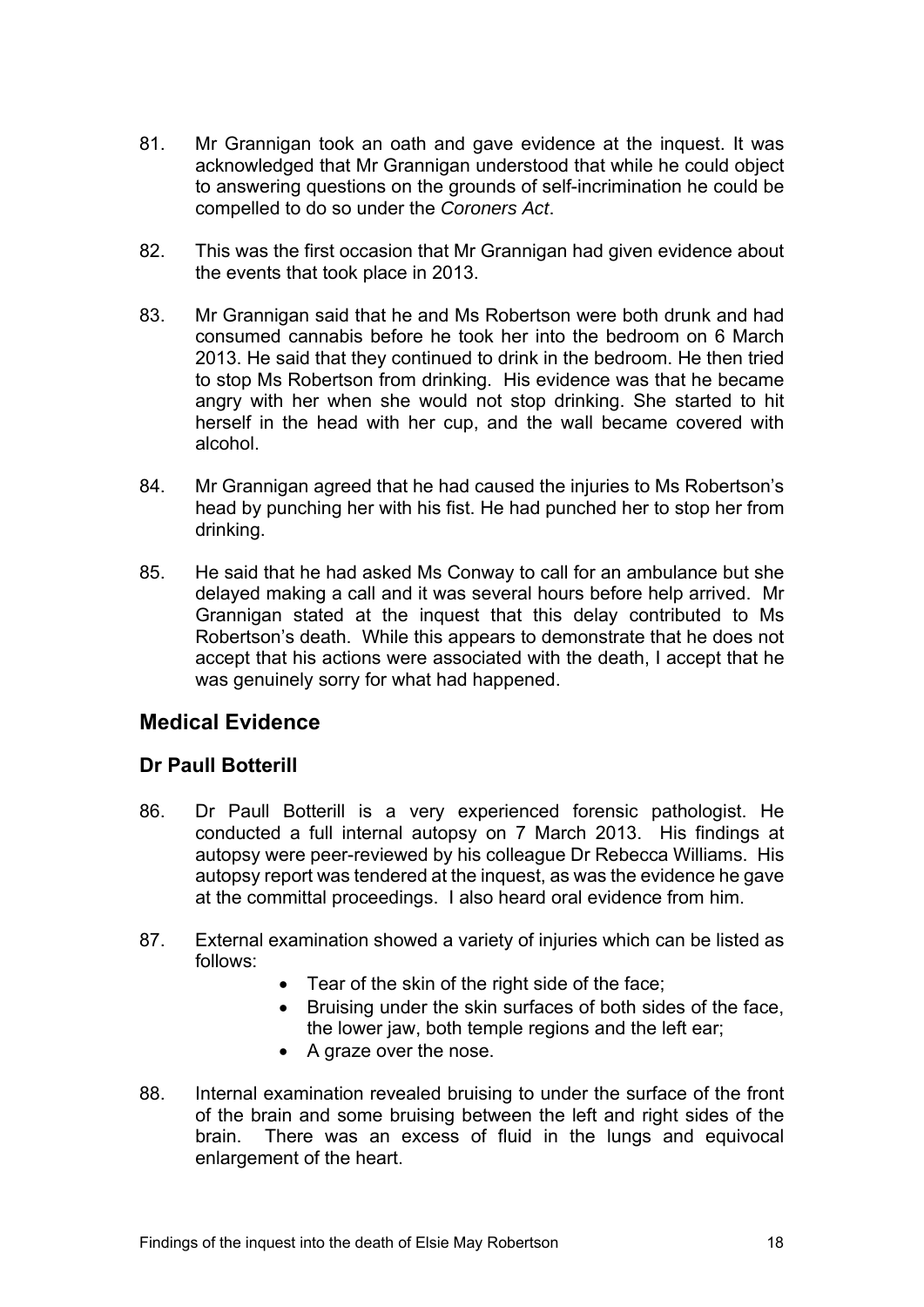- 89. Dr Botterill's evidence at the inquest was that the injuries that caused Ms Robertson's death were recent, occurring close to the time of death or within 24 hours of it. He said that there were at least six blunt force contacts leading to bruising within the brain.
- 90. At the time of autopsy, the cause of death was not clear to Dr Botterill. The consequences of the blunt force trauma to the head, with or without concurrent alcohol or other drug toxicity, appeared to be the most likely explanation. Dr Botterill commenced further testing by way of microscopic examinations.
- 91. This further examination revealed lung congestion, mild liver fatty changes, some heart and lung muscle changes consistent with resuscitation efforts, and fresh bleeding over the surface of, and focally within the brain.
- 92. Toxicology testing revealed the presence of alcohol at a level of 0.12, or two times the legal limit. Dr Botterill provided opinion that such a level would usually result in a degree of impairment of rapid and extremely complex motor skills, and may also lead to behavioural changes. The level was not sufficiently high to result in death by itself. There was also the presence of cannabis metabolites indicating recent use.
- 93. Dr Botterill said in his report that although unequivocal ante-mortem brain injury was confirmed, consistent with blunt force contact, the extent of brain surface and deeper bleeding was less than that usually seen in fatal head injuries. However, death can result from head injury with even less overt injury than that seen in Ms Robertson.
- 94. The cause of death was most likely blunt force head injury, on a background of alcohol and cannabis intoxication. However, Dr Botterill indicated that some pathologists would consider a number of other possibilities, such as smothering causing asphyxia, blunt force head injury, intoxication, or a combination of these, may be consistent with the autopsy findings and potentially explain the death.
- 95. Accordingly, Dr Botterill's peer-reviewed autopsy report confirmed the cause of death as being undetermined.
- 96. On 11 December 2013, Dr Botterill was called to give evidence at the committal proceedings for the murder charge. He was the only witness called. In his evidence at the committal, Dr Botterill was cross examined as to the contents of his autopsy report. He accepted that the majority of external injuries he observed were to Ms Robertson's head area. He could not exclude that the injuries to the chest and forearm were sustained during the extensive resuscitation efforts.
- 97. Dr Botterill was asked about the petechial haemorrhages, and clarified that they are generally non-specific. They can be caused due to multiple circumstances, namely: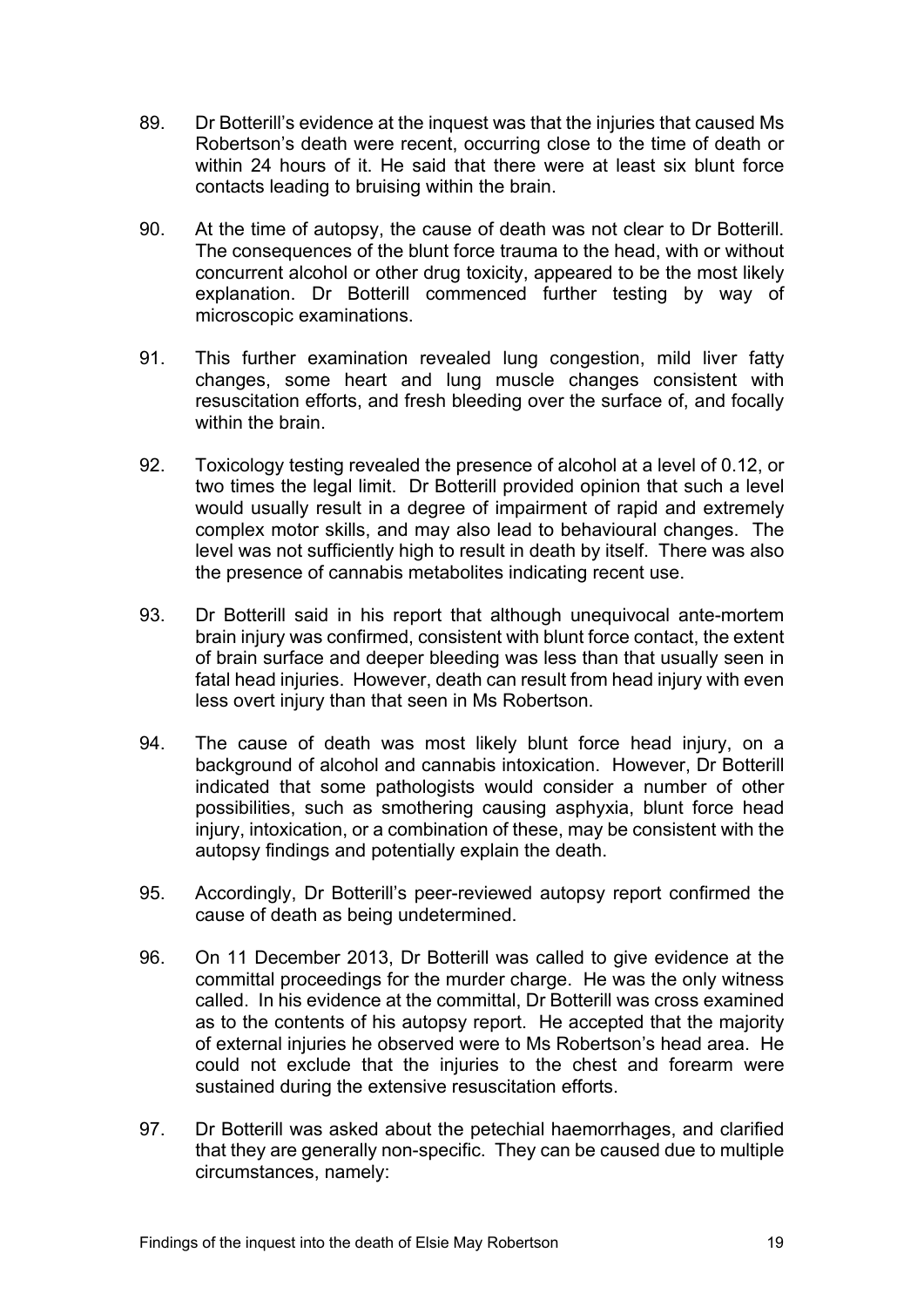- Pressure to the neck causing an impairment of blood flow from the head back to the rest of the body;
- Compression of the chest in an action consistent with resuscitation;
- Obstruction of the airway that may or may not have a relationship with the head injury.
- 98. He accepted that the petechial haemorrhages could be related to some form of asphyxiation, in the sense of an obstruction to the airway. He accepted that this could possibly be from strangulation, however, also gave evidence that he did not observe any changes to the skin surface of the neck or in the deeper tissues which sometimes would be seen in a case of strangulation. Further, there were injuries to both sides of the head, but not to the back of the head.
- 99. In terms of the force required to inflict the injuries to the head, Dr Botterill said that it would be mild to moderate force. This degree of force would be enough to cause the bruising as well as the skin tears.
- 100. When asked about the potential mechanism with which the force might have been applied, Dr Botterill suggested a fist or a foot, but it could be any part of the body, or a piece of furniture, or even contact with the ground or a wall. The injuries could be the result of multiple falls. Dr Botterill was unable to say with any degree of certainty the mechanism of how the injuries were sustained. He did say, however, that the fact most of the injuries were concentrated around the head was unusual for multiple falls.
- 101. Dr Botterill clarified in his evidence that the confounding issues in this case were the results of the toxicology and the petechial haemorrhages. The petechial haemorrhages raised the possibility of another mechanism such as the obstruction of the airway as a potential cause of death. The elevated blood alcohol level, in addition to cannabis, could have worked together to impair consciousness and make the risks associated with obstructed airway and minor blunt force head injury even greater.
- 102. In his autopsy report, Dr Botterill accepted that smothering causing asphyxia, blunt force head injury, intoxication or a combination of each were all live possibilities. He accepted that his opinion was that it was a combination of them because the circumstances of the death were unknown.
- 103. The level of alcohol was not sufficient to cause death on its own. However, placed in the right context, such as where someone is incapacitated so that their airway was obstructed, it could be postulated that the death could occur from a lower level of alcohol intoxication. The level of cannabis would add to that level of intoxication. Dr Botterill was able to say that the level of intoxication would have had a significant impact on Ms Robertson's motor skills and balance, and leave her more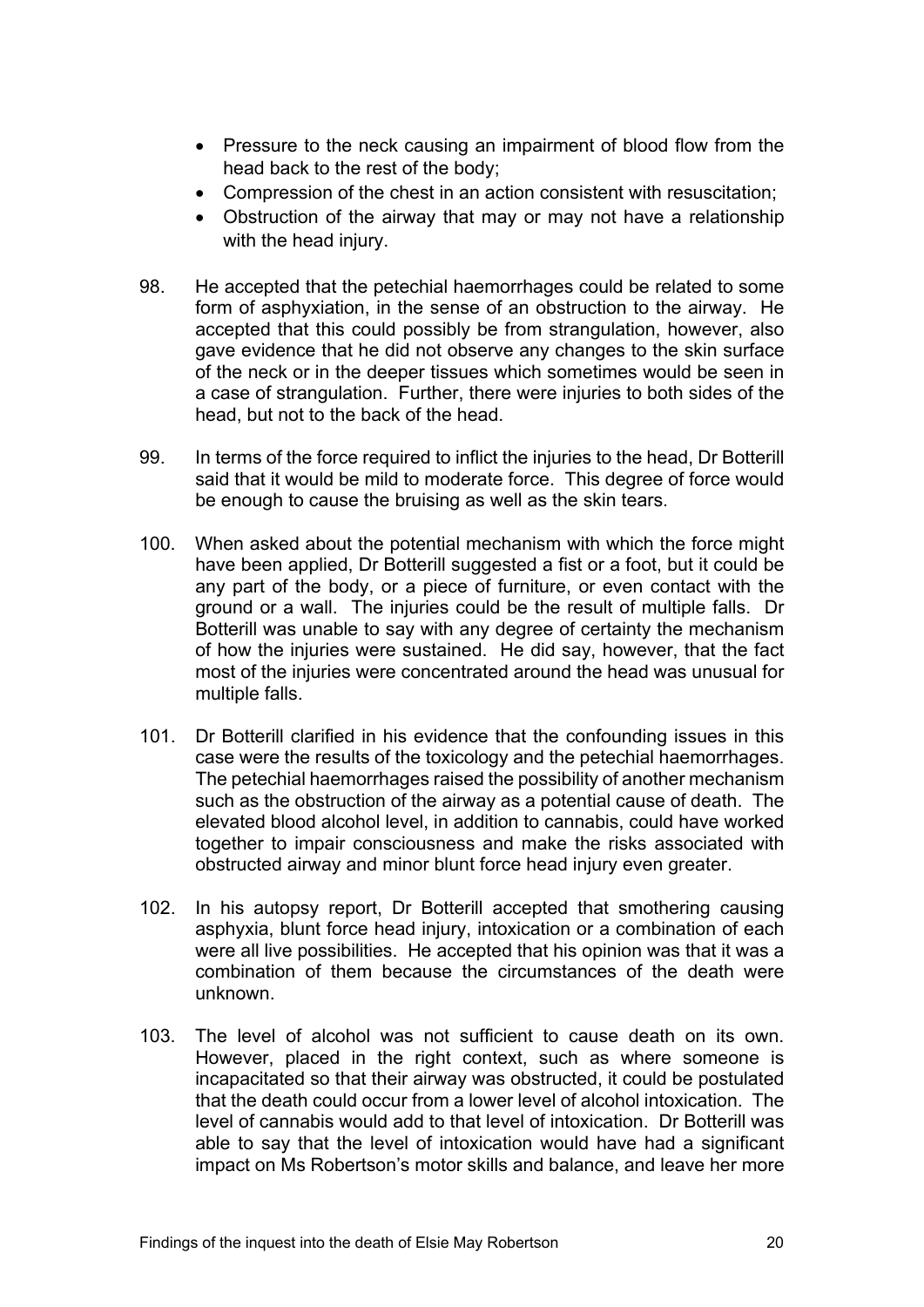likely to fall. In that context, the level of intoxication may have contributed to her death.

- 104. Dr Botterill was asked additional questions by police investigators in the lead up to the criminal trial with respect to the timing of the death. He was also asked about this issue at the inquest. He was unable to assist with an exact time of death, but was able to narrow it down to a window of six hours, with a one in twenty chance that it occurred outside that period.
- 105. At the inquest, Dr Botterill said that the fact that Ms Robertson's body was still warm to touch when QAS officers arrived did not assist in establishing the time of death as the body's core temperature can remain stable for 2-3 hours after death.
- 106. Dr Botterill ultimately agreed at the inquest that, while it was not without doubt, in his opinion it was more likely than not that the cause of death was blunt force trauma on a background of alcohol and cannabis intoxication.

# **History of domestic violence**

- 107. During the course of my investigation, evidence from a variety of sources was provided which confirmed an extensive history of domestic violence between Mr Grannigan and Ms Robertson. This history involved violence inflicted on Ms Robertson by Mr Grannigan and vice versa. Their relationship was characterised by a pattern of coercive controlling violence, with the records indicating that Mr Grannigan displayed threatening and jealous behaviours, and was both verbally and physically abusive towards Ms Robertson.
- 108. The history included numerous Domestic Violence Protection Orders (DVPO) and various breaches of those orders. In some instances Ms Robertson required the attendance of the QAS or admission to hospital for the treatment of injuries attributed to Mr Grannigan.
- 109. The documented history of violence between Ms Robertson and Mr Grannigan began in May 2003, and spanned right up until the night of Ms Robertson's death. It is clear that by late 2004, both Ms Robertson and Mr Grannigan had commenced relationships with other people. There are records confirming various domestic violence orders in place with respect to those relationships as well. Throughout 2005 until mid-2006, there are no records indicating any domestic violence orders in place between them.
- 110. For most of June 2006, a temporary protection order was in place, naming Ms Robertson as the aggrieved. However, from 26 September 2006 the situation had changed, and a two year protection order was put in place naming Mr Grannigan as the aggrieved. This order expired on 24 September 2008. From the records available to me, it is clear that for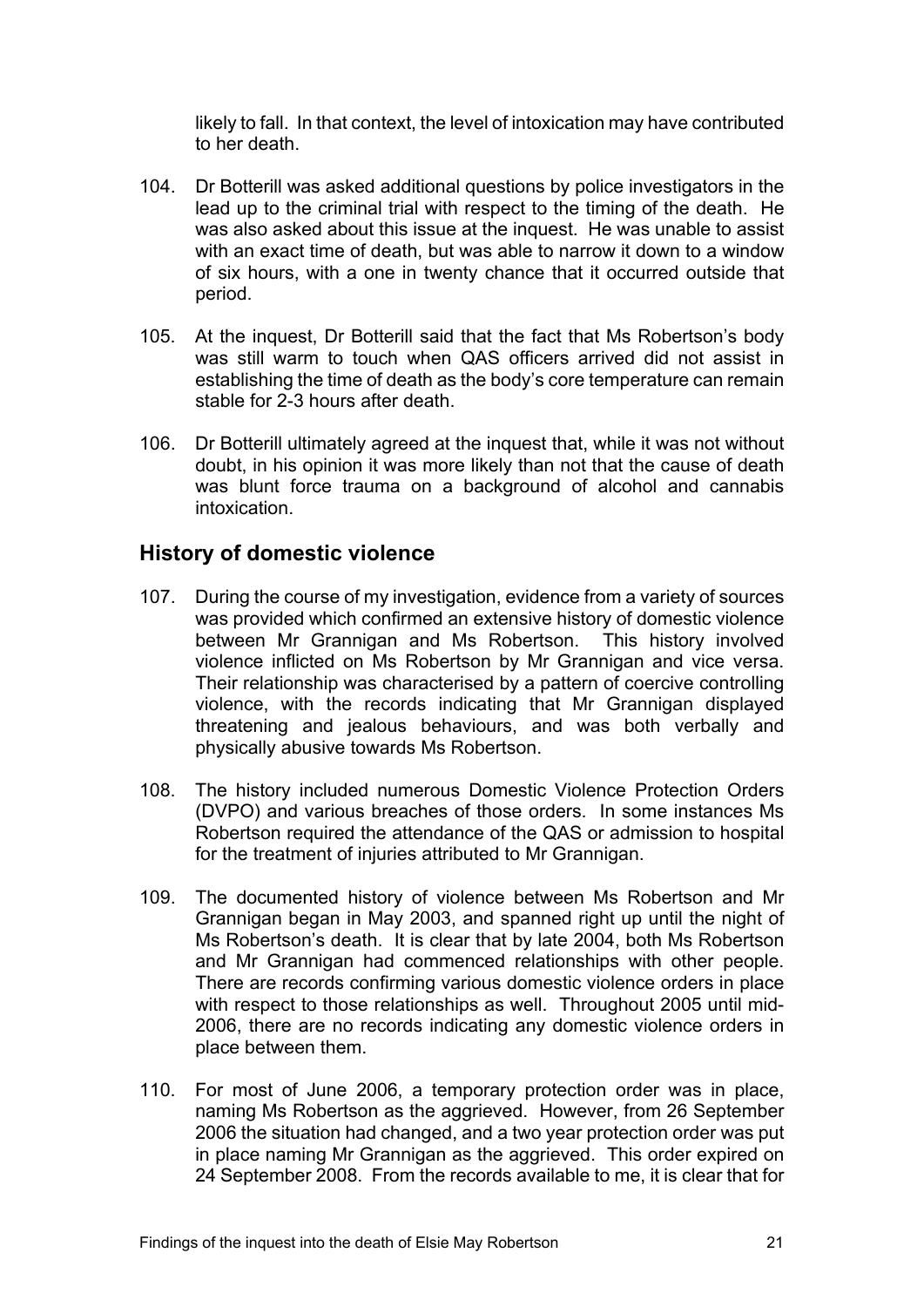the duration of this order, and up until early 2011, there are no records of domestic violence occurring between Ms Robertson and Mr Grannigan. Of note, from 24 September 2008, there was a period of about 2 ½ years where there are no protection orders in place between them.

- 111. By early 2011, Ms Robertson and Mr Grannigan were back together and there are more records confirming a violent relationship. In January 2011, Ms Robertson was admitted to hospital with a head injury, allegedly caused by Mr Grannigan. She had no memory of the event. In mid-July 2011, a domestic violence application was made by police in relation to an allegation by Ms Robertson that Mr Grannigan had caused her bodily harm. On 28 July 2011, Ms Robertson presented to the Townsville Police Station where she was taken to hospital due to the extent of her facial injuries.
- 112. In August 2011, a temporary protection order was granted on application by the police. On 9 September 2011, a protection order was made for a period of two years, with a mandatory condition that Mr Grannigan (respondent) must be of good behaviour towards Ms Robertson (aggrieved) and must not commit domestic violence. The order was served on Mr Grannigan on 6 October 2011.
- 113. By early 2012, Ms Robertson had commenced a relationship with another male. This relationship was also the subject of a protection order, granted upon application by the police. The situation throughout the remainder of 2012 is unclear, but by early 2013 Mr Grannigan had a further domestic violence application brought against him by another partner.
- 114. In February 2013, Mr Grannigan and Ms Robertson were back together and reportedly living with family. There were no documented reports of domestic violence from this time, at least up until Ms Robertson's death on 6 March 2013. The protection order made on 9 September 2011 was still in effect at the time of Ms Robertson's death.
- 115. The orders made throughout the relationship were as follows:
	- 9 September 2011 8 September 2013 Protection Order in place – Ms Robertson aggrieved
	- 12 August 2011 9 September 2011 Temporary Protection Order in place – Ms Robertson aggrieved
	- 26 September 2006 24 September 2008 Temporary Protection Order in place – Mr Grannigan aggrieved
	- 8 June 2006 20 June 2006 Temporary Protection Order in place – Ms Robertson aggrieved
	- 13 April 2004 2 June 2005 Further Protection Order made which amended the previous existing order – extra condition that Mr Grannigan not enter or remain in the premises where Ms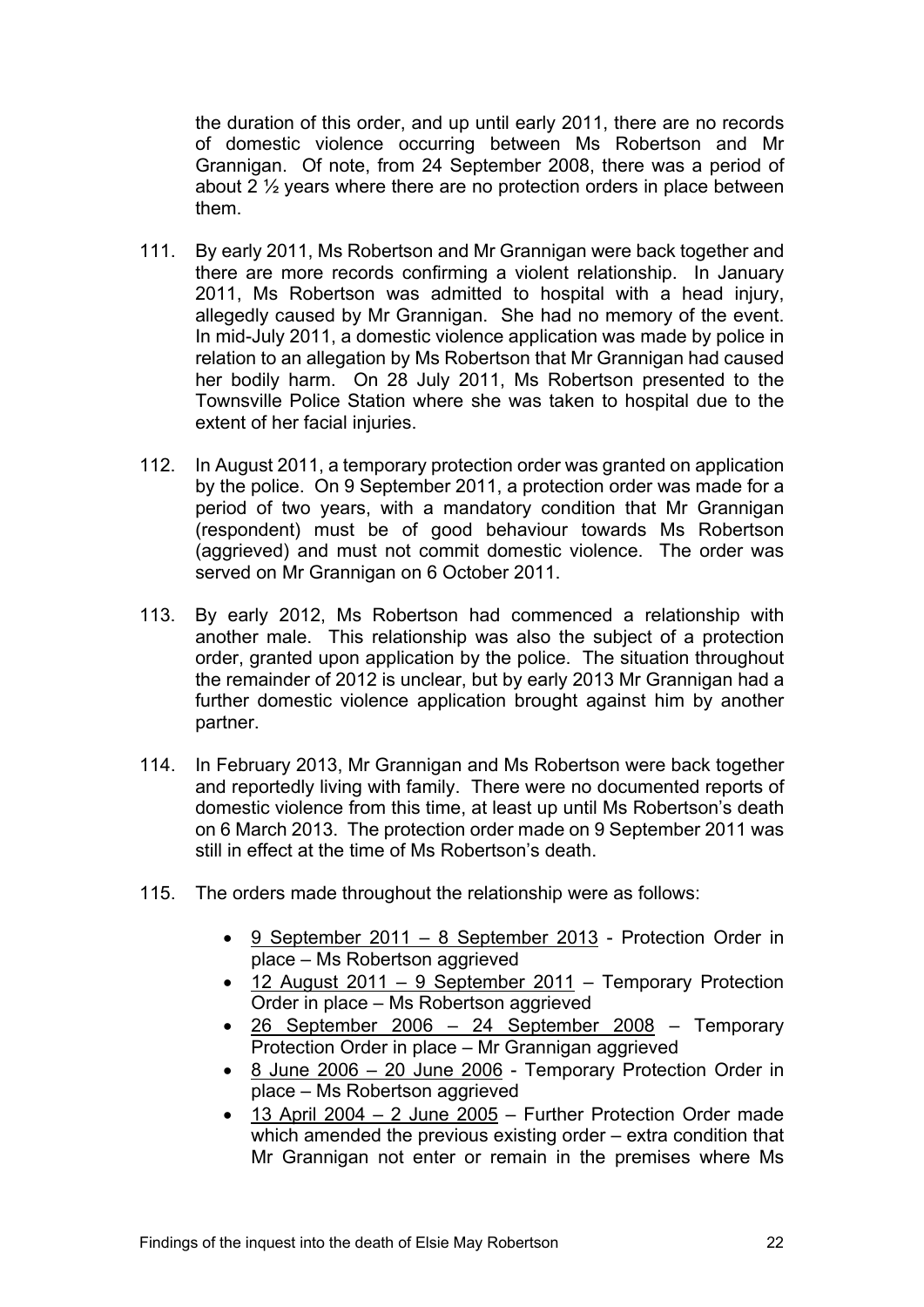Robertson (or any of her associates/relatives/children) were staying/living/working – Ms Robertson aggrieved

- 3 June 2003 2 June 2005: Protection Order made on 11 February 2004 Ms Robertson applied to vary the order so as to remove the no contact clause – application withdrawn – Ms Robertson aggrieved
- $\bullet$  19 May 2003 3 June 2003: Protection Order made Ms Robertson aggrieved

## *Review by the Domestic and Family Violence Death Review Unit*

- 116. In the lead up to the inquest, I was helpfully provided with a review of Ms Robertson's domestic violence history by Ms Susan Beattie of the Domestic and Family Violence Death Review Unit, which sits within the Office of the State Coroner. That review was informed by the brief of evidence, additional police records, as well as various health service records. It was tendered to me as part of the inquest brief.
- 117. It is clear from the review that Ms Robertson and Mr Grannigan were in an 'on and off' de-facto relationship for about ten years. They had known each since they were children on Palm Island. The records relating to their contact with the courts, police, and health services are sporadic. This is largely due to the couple separating for periods of time, during which both engaged in relationships with other people which were also characterised by violence.
- 118. Ms Beattie provided a detailed table capturing the history of violence between Ms Robertson and Mr Grannigan. She also provided a synopsis of that history, which I have reproduced below:

## "*16 May 2003:*

*Police made an application for a protection order after the couple attended the police beat where Elsie told police that James had punched her in the mouth a few days earlier on the 12 May 2003. The couple had been in an argument and he had been calling her a lesbian. The police officer sought extra conditions on the order, however the Magistrate was reluctant to make an ouster order as he was unsure where the couple were residing.* 

## *08 August 2003:*

*Police charged James with a breach of this order as they were called to a disturbance at a Hotel. James had grabbed Elsie around the shoulder and neck, attempting to drag her out of the door of the hotel. She has tried to break free and he has ripped her shirt off. She has then gone to the ground and started crawling under a pool table when he has grabbed her by the legs and tried to pull her out. Elsie has then crawled to the bar area and yelled for help and he was shuffled from the premises by others and left the scene.* 

## *14 October 2003:*

*Elsie was treated by paramedics for head injuries. She told them she had been punched and kicked by a male ex-partner, and they had a long history of similar abuse. She had injuries to her face and forearm, and said that she was unable to see out of one eye.*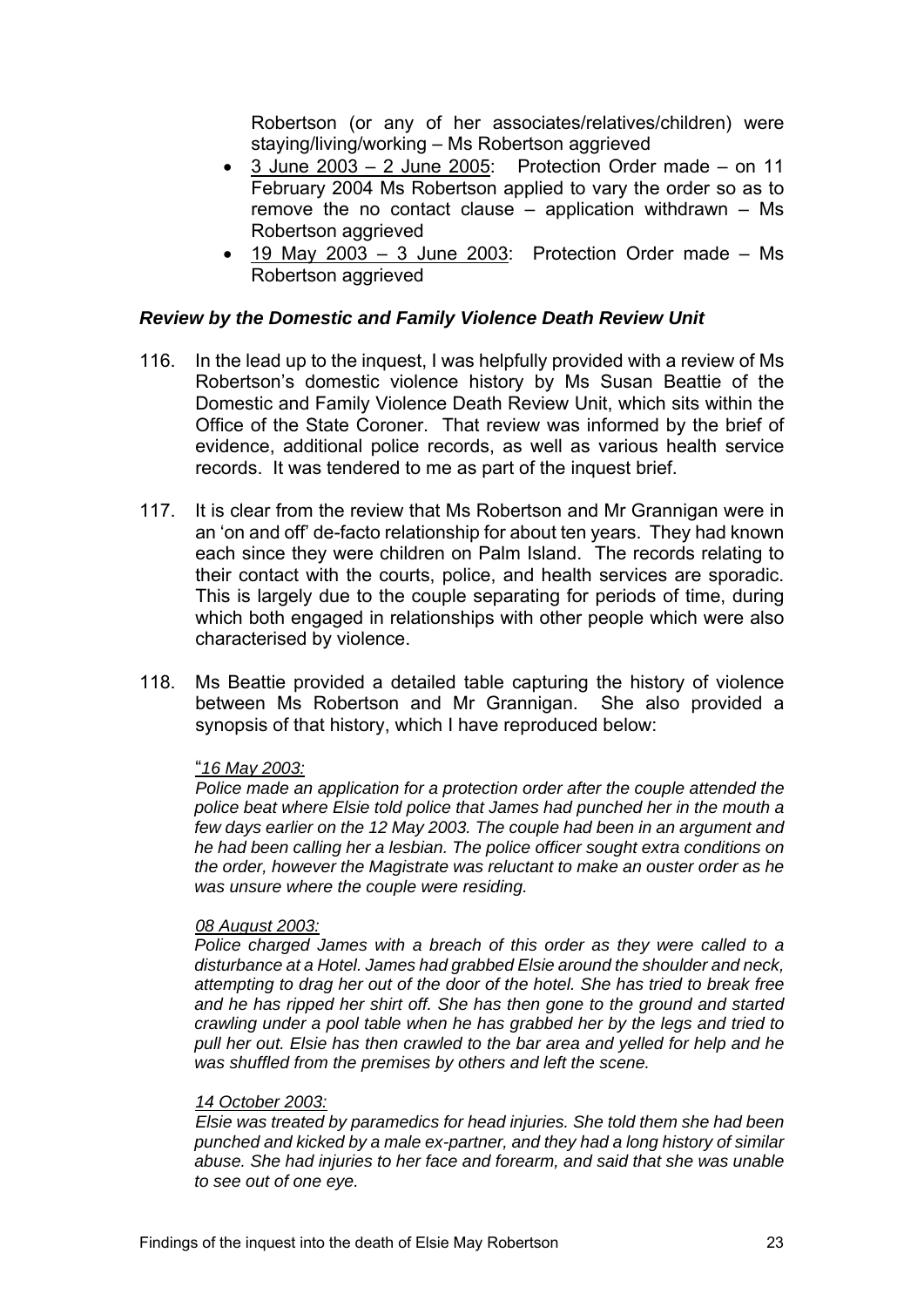#### *20 November 2003:*

*Police charged James with another breach of this order when they were called to respond to a fight where James had assaulted Elsie in the mall, he had punched her under the left eye causing bruising. He had left prior to police attendance and she refused to be taken to a place of safety, saying her sister would be unable to find her if she was taken anywhere. She was very intoxicated and uncooperative so police were unable to take a statement.* 

#### *22 November 2003:*

*Police charged James with another breach of this order after Elsie told police that James had approached her when she was sitting with her sister, calling her a lesbian and threatening to kill her by hanging her. She was noted as being afraid for her safety and ran to get away from him. Elsie had numerous injuries including a black eye, a stab wound to the leg and finger marks on her throat.* 

#### *21 December 2003:*

*Police charged James with a breach of the protection order, after they attended the residence and Elsie told them James had threatened her with a knife. This was confirmed by several residents from this address. Elsie told police that James had breached the order by forcing him to return to his residence with him a few weeks ago where he threatened her with a knife.* 

#### *22 March 2004:*

*Police charged James with a breach of the protection order after she presented at the police station telling him he had hit her a few days before on the 18 March 2004 when they were walking home. She told police that James had kicked her and punched her with both hands to the face, with bruising and swelling to both eyes noted by police. She was noted as extremely intoxicated at the time of reporting, James had originally been with her when she went to the station, but he left before police had a chance to talk to him.* 

#### *29 March 2004:*

*When police located James to talk about the previous incident, he denied any knowledge of the incident and didn't admit to the assault. He admitted to previously assaulting Elsie as 'they constantly fight and she swears and calls him names in front of friends and family'. He said that the relationship was over and maybe this is why she had made a complaint against him.* 

#### *30 March 2004:*

*Elsie arrived at her uncle's house when James was there. He has approached her and attempted to punch her, she has used her uncle as a shield and stood behind him though James still managed to hit her. He has then grabbed her by the shirt around the neck whilst she was behind her uncle and tried to force Elsie to leave with him. Elsie has held on to her uncle to remain, her Aunty has then come down the stairs demanding James leave which he then did. Police noted injuries to both her eyes, forehead, rear of neck and head, right knee and left upper thigh, some of these were from previous incidents.* 

#### *15 April 2004:*

*James was convicted and sentenced to six months for the aforementioned breaches of the protection order in place between James and Elsie and two counts of assault occasioning bodily harm.*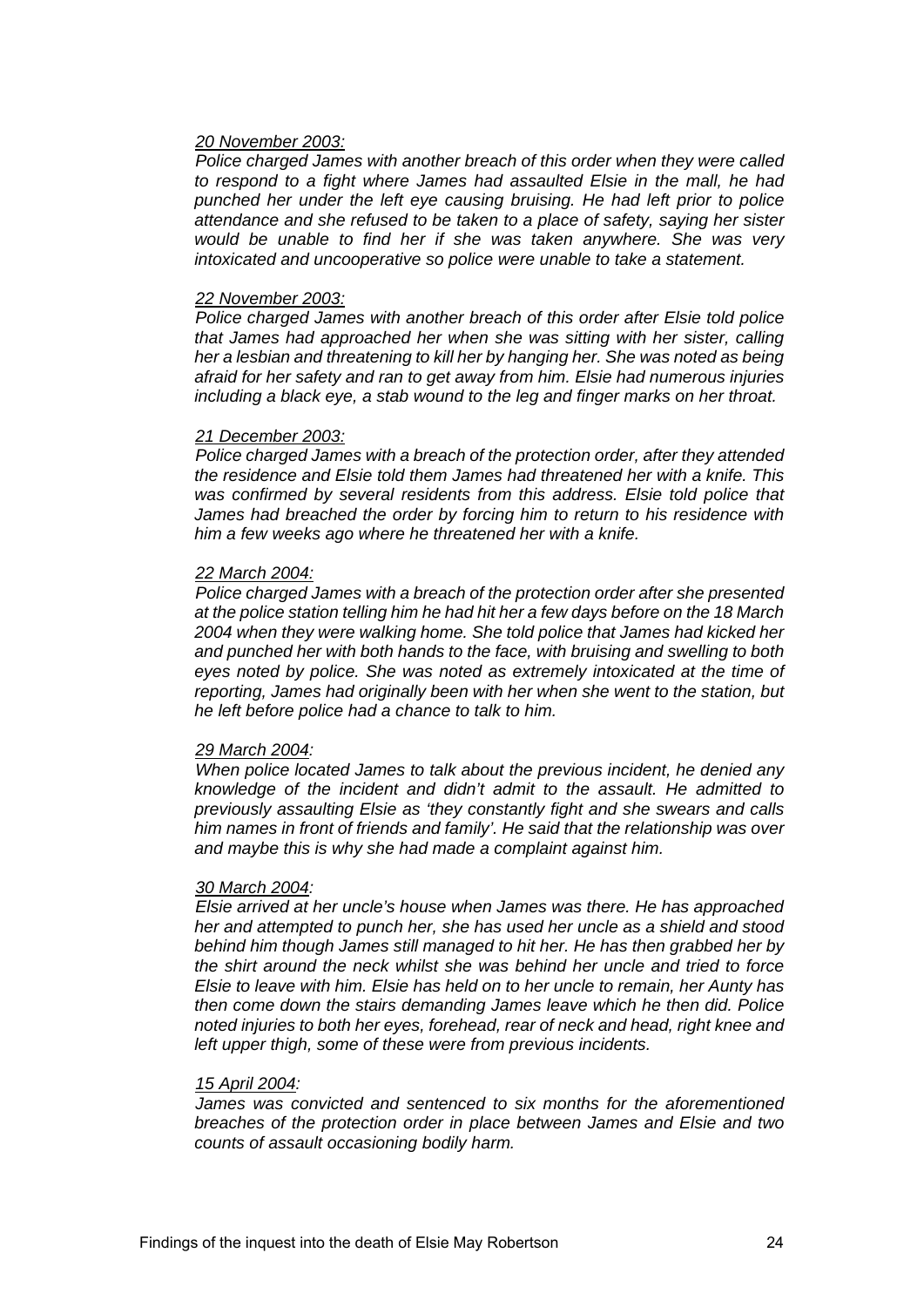## *26 September 2006:*

James is listed as an aggrieved as Elsie as the respondent on a private *application for a protection order. No further information is available from current records about this incident.* 

## *29 January 2011:*

*Elsie was admitted to hospital through the emergency department after being found collapsed by the roadside with a severe head injury. She later absconded from hospital on the 9 February 2011 and was treated by ambulance officers later that day. In July 2011 Elsie told police in early 2011 that James had bashed her so severely that she had been in intensive care but she couldn't make a complaint because she had no recollection of the incident due to her head injury.* 

## *21-22 July 2011:*

*James and Elsie were at her niece's house drinking together in the bedroom when he became angry and verbally abusive towards Elsie over her speaking to another man. He has then punched her in the face using both closed fists. She has attempted to cry out for help but James has held his hand over her mouth so that she could not be heard. She has then tried to cover her face with her arms, whilst he continued to punch her. This continued over two days with some respite in between assaults. He has remained in the house with her for two days prior to leaving.* 

## *28 July 2011:*

*Elsie attended the police station to make an assault complaint against James after the previous incident. Police called the ambulance officers to attend the station to treat her injuries. Police made an application for a protection order listing James as the respondent and Elsie as the aggrieved.* 

## *24 August 2012:*

*Elsie withdrew her assault complaint from 2011 saying that she no longer wished to support any action against James*."

- 119. In addition to the history of domestic violence with James Grannigan, Elsie Robertson had a history of being named as both a respondent and an aggrieved in applications for protection orders with other men and women, specifically:
	- 2004 as an aggrieved with Shaun L (spousal relationship)
	- 2005 as a respondent with Shaun L (spousal relationship)
	- 2005 as a respondent with her father Lindsay R (family relationship)
	- 2008 as an aggrieved with Derek A (spousal relationship)
	- 2009 as an aggrieved with Sandra W (family relationship)
	- 2012 as an aggrieved with Daniel M (spousal relationship)
- 120. Mr Grannigan and Ms Robertson also had criminal histories for offences involving violence. In that context, the review noted that the experience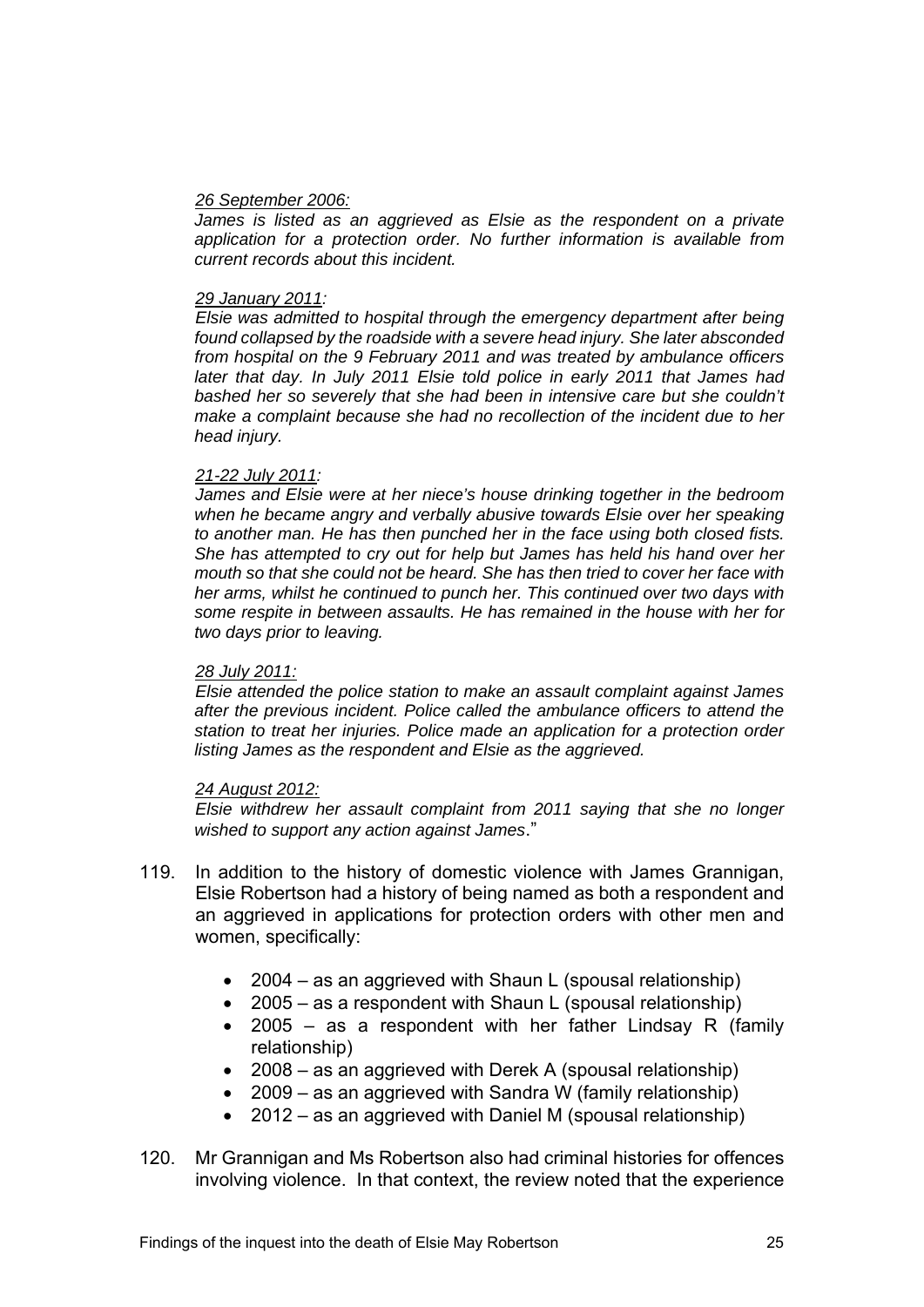of Aboriginal and Torres Strait Islander peoples with family violence is qualitatively very different to that of other Australians. One simply has to peruse the histories of Ms Robertson and Mr Grannigan to appreciate the pervasive history of violence that occurred within both of their intimate partner relationships, and among both immediate and extended family networks. The review noted that the use of the term 'family violence' recognises that this type of violence occurs across a broader range of family relationships within Aboriginal and Torres Strait Islander communities.

- 121. From the evidence I heard at the inquest from Ms Conway, and also information I received from Ms Robertson's mother, it is clear that families, friends and witnesses tried to intervene on numerous occasions to stop the violence being perpetrated against Ms Robertson, and to stop Mr Grannigan from perpetrating further violence on both Ms Robertson and his other partners.
- 122. Ms Beattie's analysis of the records informed her opinion that, apart from the particular issues relating to the delayed response on the night Ms Robertson was killed, Queensland Police Service officers responded appropriately to the violence between the couple over time (as well as in their other relationships) having regard to the policies, procedures and legislation in place at the time. I do not underestimate the challenges associated with policing domestic and violence, particularly in circumstances where one or both parties are intoxicated.

# **Conclusions**

# *Timing of the death*

- 123. There is limited evidence to support the conclusion that the death may have occurred in the window between when the QPS was called and when they arrived, 9:00pm and 10:20pm. While Ms Robertson's body was warm to touch when she was found by ambulance officers, Dr Botterill's evidence was that this was not helpful in determining a precise time of death. There is more evidence to suggest that death happened at an earlier time, including:
	- o The presence of dried blood on Ms Robertson's face and head;
	- o Ms Conway had not heard anything from Ms Robertson for some hours before the QPS arrived;
	- o Noises suggesting hitting/violence had been occurring all afternoon (from around 1:00pm – 7:00pm); and
	- o Mr Grannigan's evidence that he punched Ms Robertson after they went into the bedroom to prevent her from drinking.
- 124. With respect to the issue of whether, in fact, the death occurred during the course of, or as a result of, police operations, I cannot be satisfied that Ms Robertson did not die sometime before the police were first called at 9:00pm.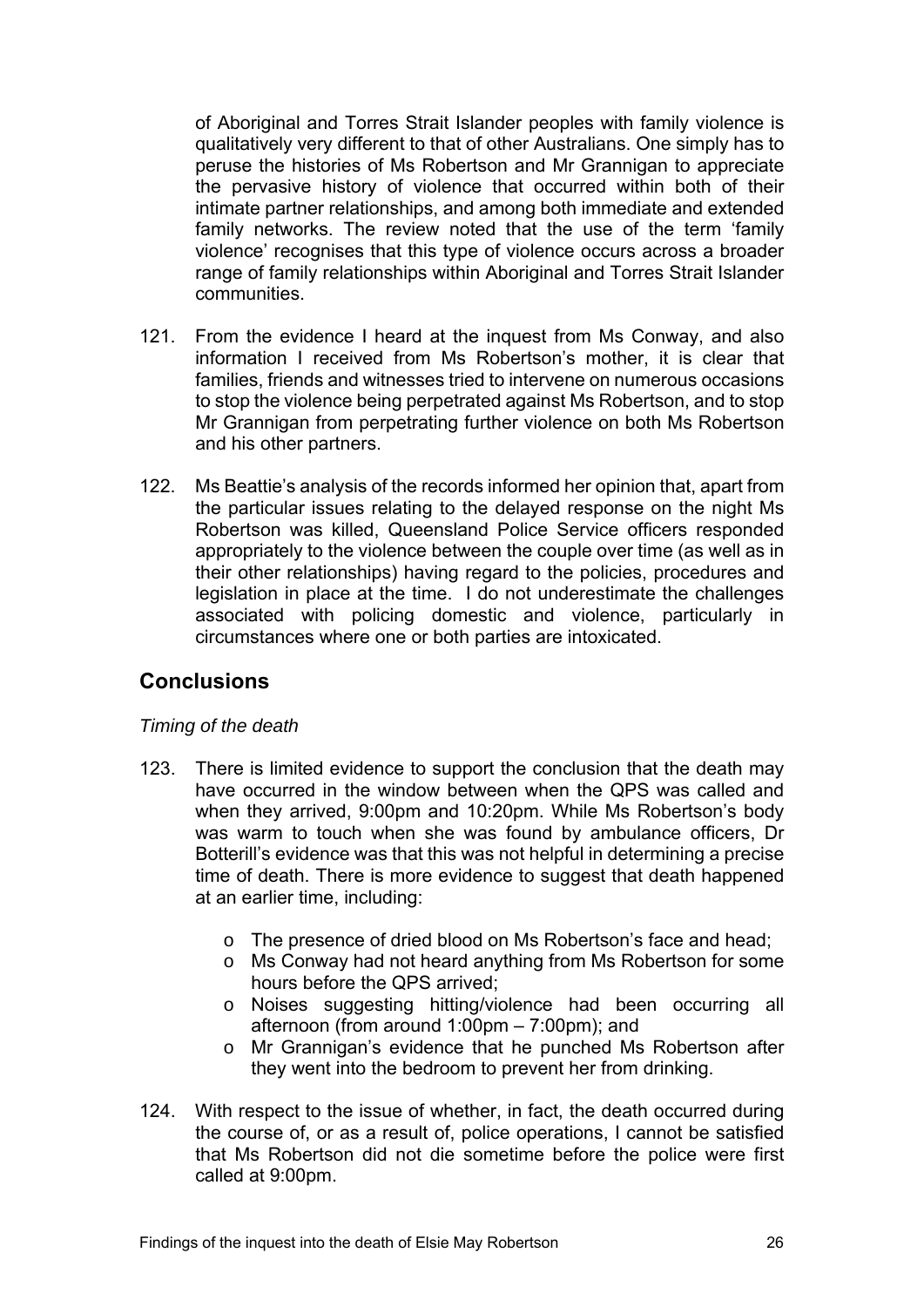## *How the death occurred*

- 125. Elsie Robertson was in a relationship with James Grannigan. Mr Grannigan had a history of relationships with women characterised by domestic violence. His relationship with Ms Robertson was no different. There is sufficient evidence that here were arguments between the two and of subsequent violence towards Ms Robertson.
- 126. Ms Robertson died on the evening of 6 March 2013 at her aunt's unit in Cairns. This followed an afternoon of loud verbal conflict between Ms Robertson and Mr Grannigan, where he was heard to inflict blunt force trauma upon Ms Robertson.
- 127. There may have been more minor assaults throughout the course of the afternoon where the injuries caused would not have resulted in her death. After hearing from Mr Grannigan, I can conclude that she was struck on the head by his fists on more than one occasion. The force with which he struck her was sufficient to cause her death.
- 128. I am satisfied Ms Robertson died as a result of the direct actions of Mr Grannigan following his repeated assaults upon her.

# **Findings required by s45**

| <b>Identity of the deceased -</b> Elsie May Robertson |                                                                                                          |
|-------------------------------------------------------|----------------------------------------------------------------------------------------------------------|
| How she died $-$                                      | Ms Robertson died as a result<br>inflicted on her by her partner. Ther<br>hietony of domoctic violonce h |

fe was a long history of domestic violence between Ms Robertson and her partner. This culminated in an afternoon of violence towards her in which she suffered repeated blows to the head, which ultimately resulted in her death.

- **Place of death** Boden Street, Edge Hill, Cairns in the State of Queensland
- **Date of death–** 6 March 2013
- **Cause of death** Blunt force trauma to the head, on a background of alcohol and cannabis toxicity.

of violence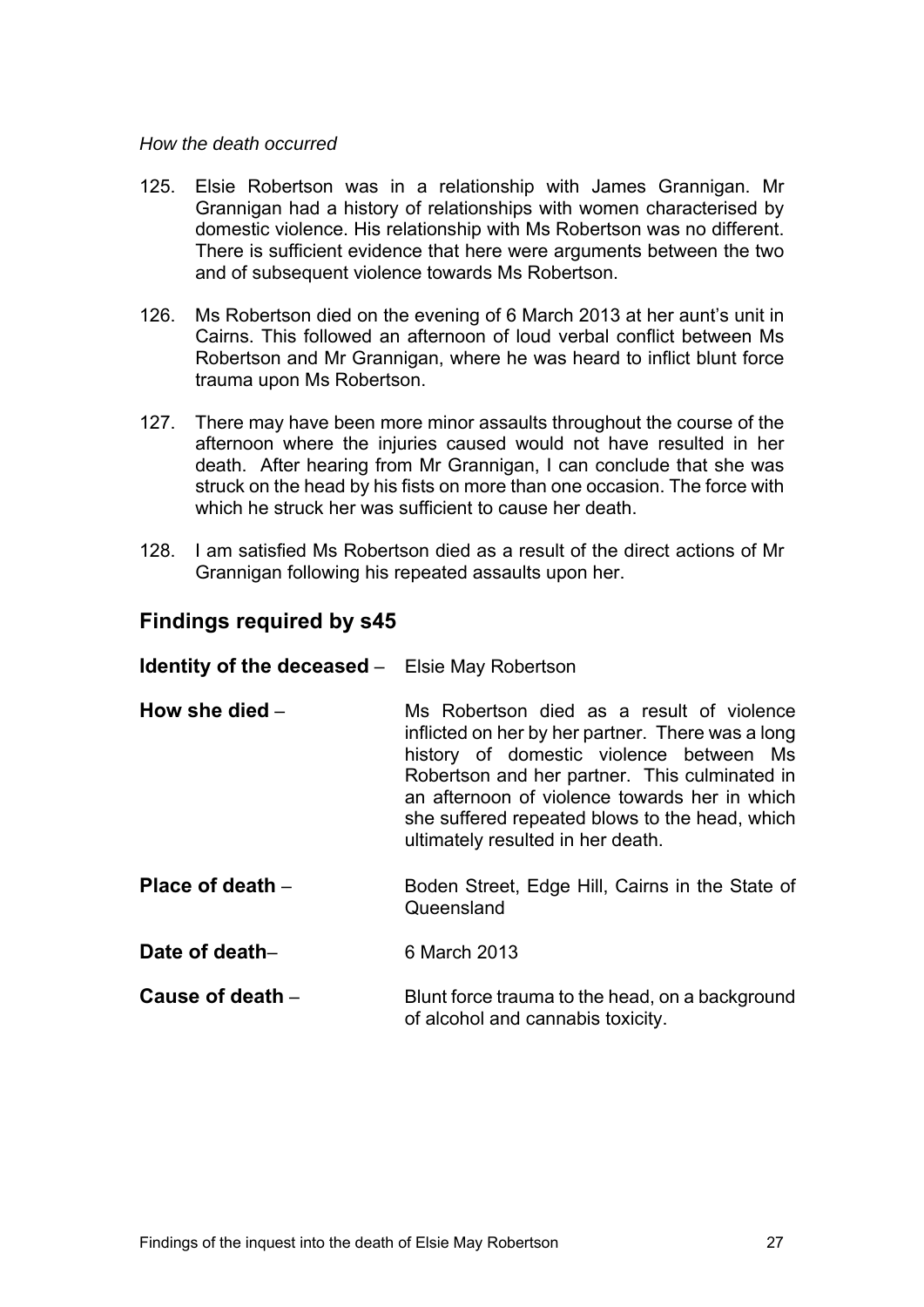# **Comments and recommendations**

- 129. Section 46, insofar as it is relevant to this matter, provides that a coroner may comment on anything connected with a death that relates to public health or safety, the administration of justice or ways to prevent deaths from happening in similar circumstances in the future.
- 130. Ms Robertson was killed by her partner, Mr Grannigan. During the course of the inquest I heard evidence confirming the volatile nature of their longstanding relationship. Sadly, it is possible to conclude that domestic violence was a normal part of everyday life for Ms Robertson.
- 131. Domestic violence is currently an issue of considerable prominence. On 28 February 2015, the Honourable Dame Quentin Bryce AD CVO released the Domestic and Family Violence Taskforce Report (the Report): "Not Now, Not Ever: Putting an End to *Domestic and Family Violence in Queensland*". In that Report, it was aptly stated that "*fatalities are rarely without warning and are generally preceded by violent or abusive incidents indicating a heightened risk of future harm. It is because of these indicators that these types of deaths are considered some of the most preventable*." It is without a doubt that Ms Robertson's death occurred in this context, and was entirely preventable.
- 132. I acknowledge that the discussion of the context of Ms Robertson's death in these findings, and relevance of recommendations in the Report, has been largely informed by the comprehensive review prepared by Ms Beattie.
- 133. The Report's 140 recommendations for reducing domestic and family violence are extensive and cut across universal, primary and secondary systems; government, community and business sectors; and policy, funding and legislation. Of particular relevance to the coronial jurisdiction are:
	- Recommendations for strengthening the Domestic and Family Violence Death Review Unit within the Office of the State Coroner, and for establishing an independent multi-disciplinary Domestic and Family Violence Death Review Board; and
	- References to the inquest into the death of Noelene Beutel, and the adoption of a number of Coroner Hutton's recommendations.
- 134. Significantly, the Queensland Government has committed to the implementation of all 140 recommendations in the Report.

# *Family Violence in Aboriginal and Torres Strait Islander Communities*

135. The Report makes it clear that family violence in ATSI communities is disproportionately high in comparison to the rates of the same types of violence in the Australian population as a whole.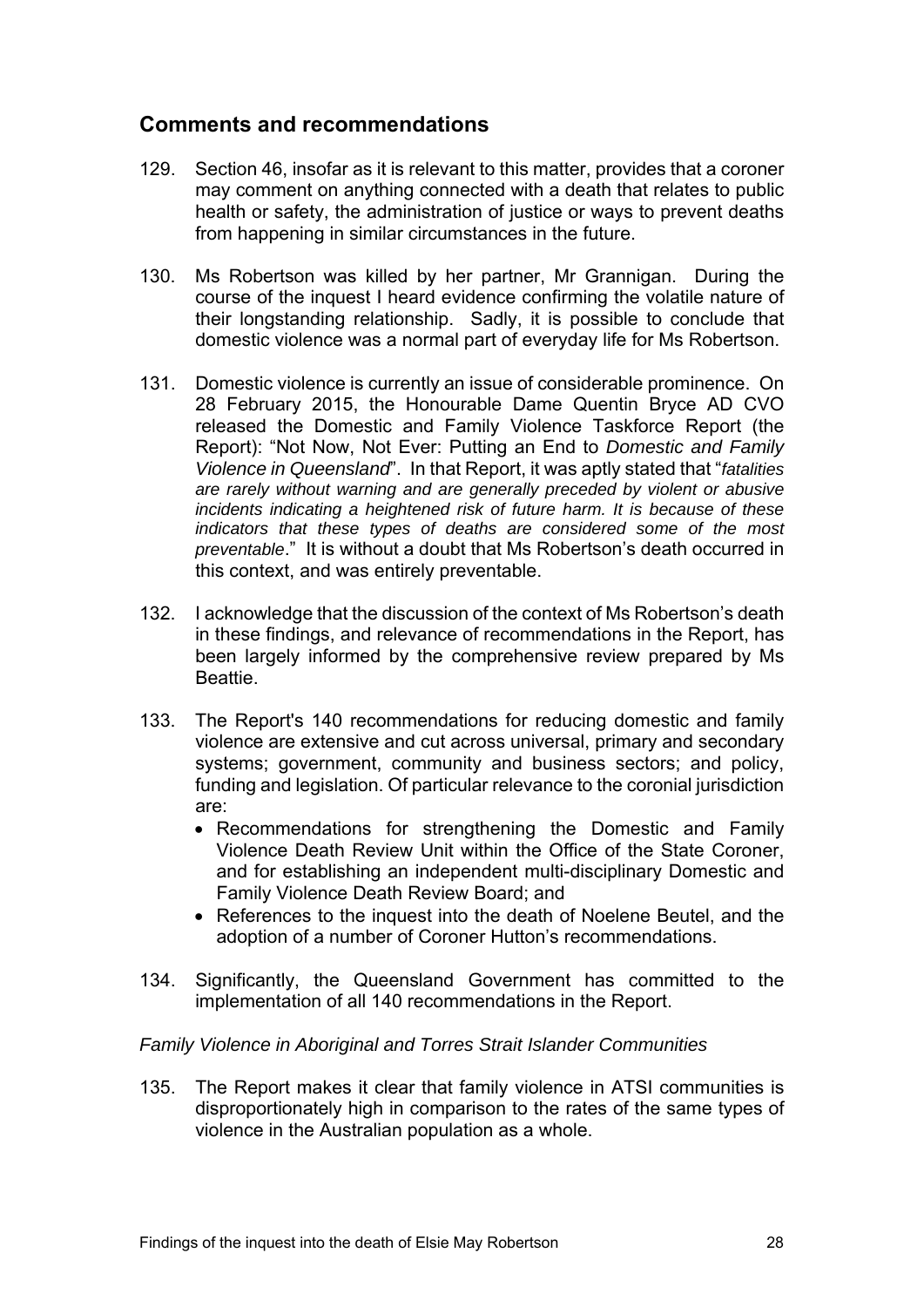- 136. Aboriginal and Torres Strait Islander women experience violent victimisation at an estimated rate 2 – 3 times higher than non-Indigenous women. The physical abuse they experience is also more severe, more frequent and leads to significantly higher rates of hospitalisations for assault related injuries. For Aboriginal and Torres Strait Islander females, rates for non-fatal family violence related assaults were 34.2 times that of other non-Indigenous females in 2012-13.<sup>1</sup>
- 137. As the Report highlighted, the violence and abuse experienced by Aboriginal and Torres Strait Islander people In Queensland is so disproportionally high and prevalent in some communities that it has become normalised, seen as inevitable and minimised to avoid confrontation or aggravating the situation.
- 138. ATSI male perpetrated violence can be understood as both an expression of patriarchal power and control but also as compensation for a lack of status, esteem and value associated with the disruption in the ATSI way of life that has taken place since colonisation.2 It is also a reflection of the intergenerational trauma experienced by those who live in Indigenous communities.
- 139. Indigenous homicide is strongly correlated with high rates of alcohol consumption and high incidences of spousal or family violence. Alcohol misuse is not a causal factor for violence but it is a primary risk factor for violence perpetrated within Indigenous communities, increasing both the severity and incidence of abuse. Within ATSI communities, the risk of an Indigenous person becoming a victim of family violence has been shown to increase with the level of alcohol consumption.
- 140. There have been numerous inquiries that have found that the violence experienced by ATSI families and communities can be so disproportionally prevalent that it has become normalised, seen as inevitable and minimised to avoid confrontation or aggravating the situation. Families and kinship networks can play a positive role in supporting a victim of family violence and reporting the violence. However, family and kin may also play a negative role in pressuring a victim not to report domestic and family violence, particularly as there may be cultural pressures for the couple to remain together.
- 141. When violence occurs, witnesses may be traumatised but also ambivalent, with a propensity to look the other way, sympathy may be offered by female relatives but this falls short of encouraging victims to invite *a 'new set of problems'* by seeking support from police or courts.3 There is an associated fear of having their children taken away, which is

<sup>&</sup>lt;sup>1</sup> Overcoming Indigenous Disadvantage Indicators 2014 Report<br><sup>2</sup> C Cunneen, Alternative and Improved Response to Domestic and Family Violence in Queensland Indigenous Communities, Queensland Government, Department of Communities, 2010, page 32.

<sup>3</sup> Whilst this research is based in Canada, the circumstances of Aboriginal family violence have significant similarities to other first national peoples Dickson-Gilmore, J. (2014) Whither Restorativeness? Restorative Justice and the Challenge of Intimate Violence in Aboriginal Communities.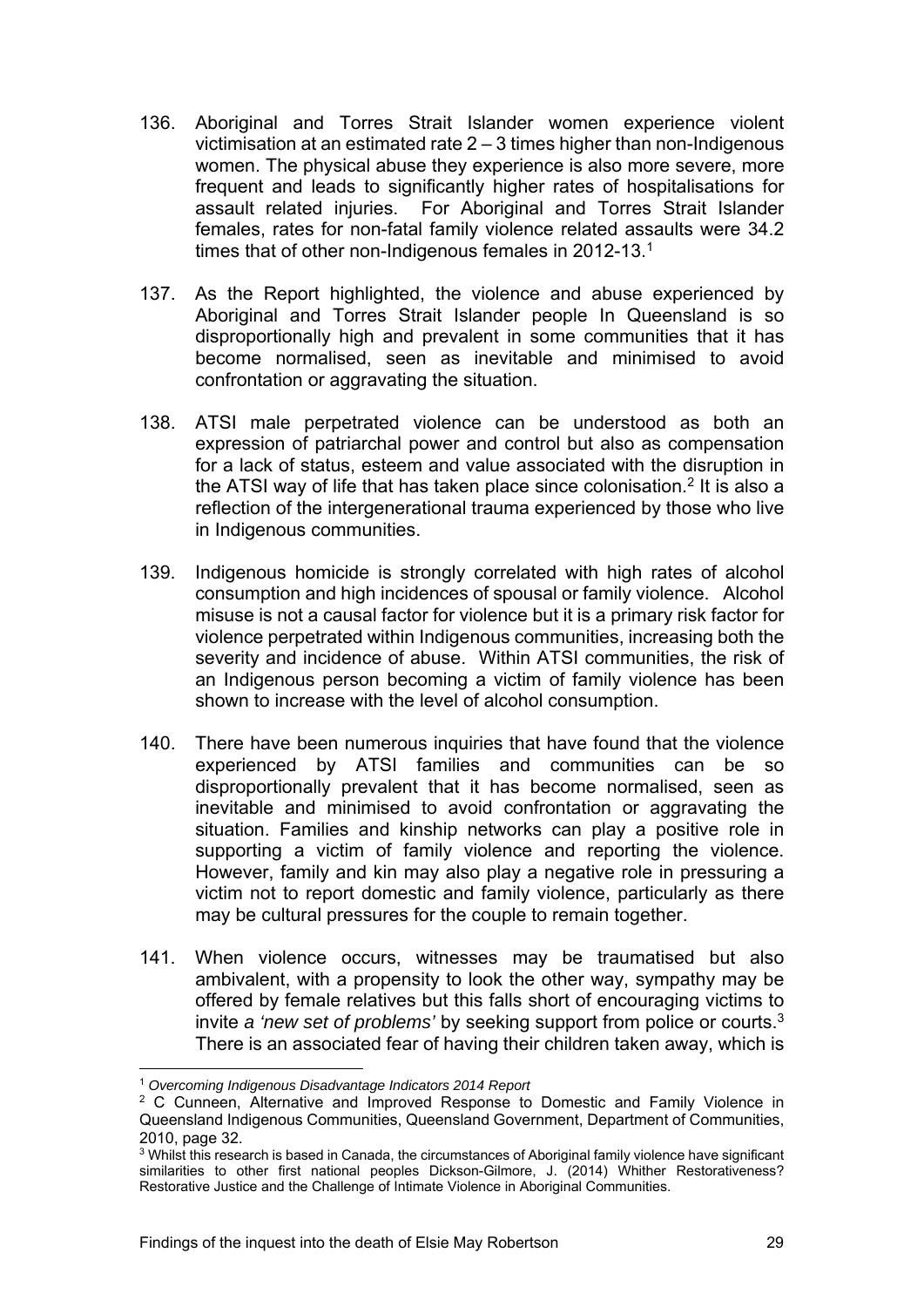a barrier to seeking assistance from government agencies or other mainstream services.

- 142. It is clear that, in Ms Robertson's case, Ms Conway and Mr Donovan were reluctant to intervene, and in fact did not intervene until Ms Conway had a feeling or appreciation that Ms Robertson was badly hurt. It has been accepted that a lack of involvement by bystanders in domestic and family violence incidents has been attributed to a range of variables including fear of retaliation, or not wanting to get involved in what is seen as a private matter.<sup>4</sup> The Report makes a number of recommendations designed to lead sustained intergenerational change and to encourage appropriate intervention by bystanders.5
- 143. Government services and other agencies are not able to respond to most domestic and family violence incidents that occur because they simply are not reported or do not come to the attention of these organisations.<sup>6</sup> It is for this reason that the Report makes the following relevant comment, *'bystanders need to be able to recognise domestic violence and understand they have a moral and ethical obligation to act and how to take action'.*<sup>7</sup>
- 144. With respect to the Report's recommendations which relate directly to Ms Robertson's circumstances, I am satisfied that the following, if implemented, would have a direct impact on women in similar circumstances to Ms Robertson:
	- Recommendation 3 establishing an advocacy and audit oversight body, comprising representatives drawn from key sectors from the Queensland community (including ATSI representation) and with an independent chair.
	- Recommendation 9 developing a place-based, culturally appropriate integrated response to domestic and family violence in discrete Indigenous communities which includes:

 "*a. A trial of integrated service provision in one discrete Indigenous community utilising a locally-based shelter as a hub for the provision of wraparound support services for women and children affected by domestic and family violence* 

*b. Considering an expanded role of Community Justice Groups in design and implementation of the co-located service response, ensuring that they are properly resourced and supported to undertake this role* 

*c. Increasing the funding for, and availability of community-driven and holistic responses to Indigenous male perpetrators*."

 4 Lazarus, K. & Signal, T. (2013) Who Will help in situations of Intimate Partner Violence: exploring Figure 1.1 and bystander behaviours, *International Journal of Criminology and Sociology* 199-209.<br>
<sup>5</sup> For example recommendations 12, 16, 18, 20, 21, 22, 23, 30 relate<br>
<sup>6</sup> New South Wales Auditor-General's Report Perfor

<sup>&</sup>lt;sup>7</sup> Not Now Not Ever: Putting an End to Domestic and Family Violence in Queensland – It is critical that this action does not place the bystander at harm.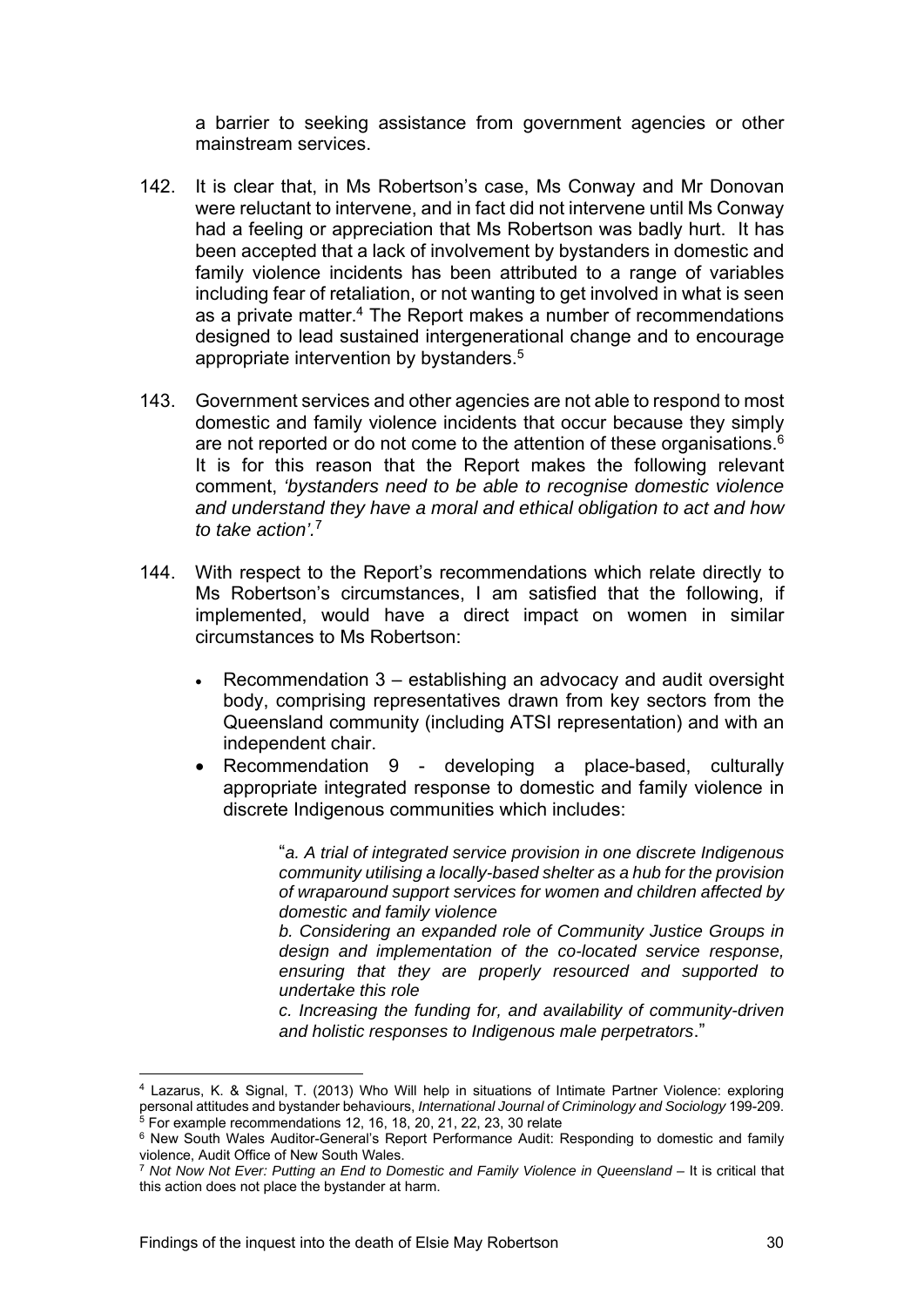- Recommendation 15 recognising the importance of community and government prevention programs for long-term reduction of domestic and family violence and giving a clear commitment to resource and support comprehensive and coordinated prevention. The Queensland Government must ensure both education and prevention initiatives and response programs receive funding.
- Recommendation 16 leading and promoting sustained, intergenerational communication in the community about the seriousness of domestic and family violence, the community's intolerance of domestic and family violence, and the services available to victims and perpetrators.
- Recommendation 74 establishing pilots for an integrated response model, incorporating:
	- o One urban integrated response to domestic and family violence
	- o One regional city integrated response to domestic and family violence, with outreach programs to rural and remote communities
	- o One discrete Indigenous community integrated response
- Recommendation 80 increasing access to domestic and family violence perpetrator intervention initiatives, prioritising those areas identified for the immediate rollout of integrated responses (Recommendation 74) with a view to ensuring Statewide coverage within three years.
- Recommendation 81 changing eligibility criteria so offenders in custody for less than 12 months and for domestic and family violence related offences are able to access a range of therapeutic intervention programs.
- 145. It is clear that the overall effectiveness of Domestic Violence Protection Orders throughout the relationship between Ms Robertson and Mr Grannigan was minimal. The mandatory condition, namely not to commit domestic violence on the other, was of marginal effect. In this case, there was one instance in 2004 where there were additional conditions attached to the order, namely for Ms Robertson and Mr Grannigan to have no contact. This condition was also largely ineffective, and at one point Ms Robertson (as the aggrieved) appeared before the Court to apply for the condition to be removed.
- 146. I accept Ms Beattie's opinion that, apart from the response to the call from Ms Conway on the night of Ms Robertson's death, police officers responded appropriately to the ongoing violence between the couple. Constables Orr and Batticciotto acted professionally when they attended at the scene of the incident.
- 147. I accept that the recurrent utilisation of protection orders was a much preferred position to their being under-utilised, or not utilised at all. I also accept that there were significant issues in monitoring compliance with any orders, given Ms Robertson and Mr Grannigan's transient lifestyle.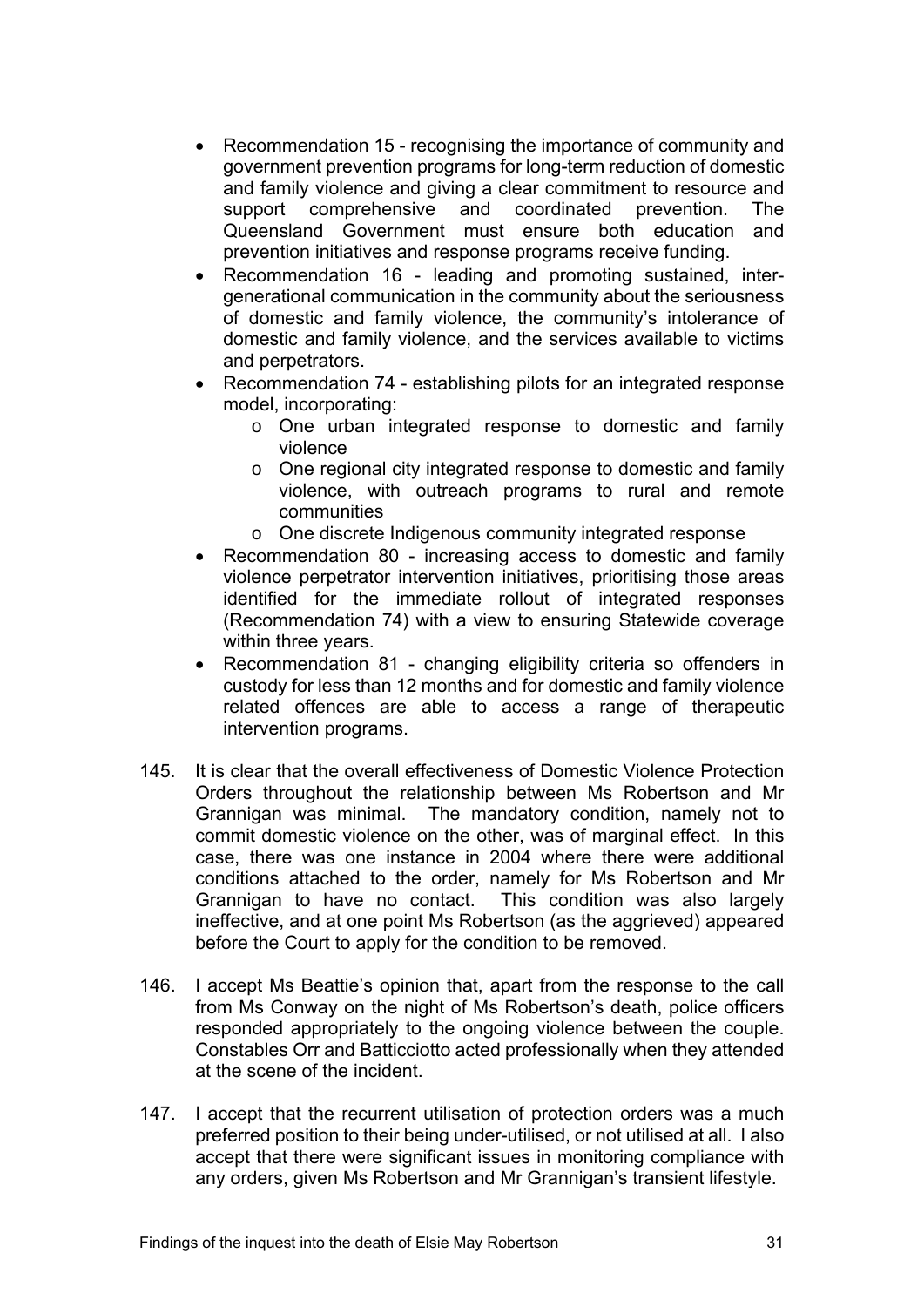- 148. With respect to the court process, and its overall effectiveness in dealing with domestic and family violence, I am satisfied that the implementation of the following recommendations will go some way to addressing the deficiencies:
	- Recommendations 96-97-100 establishing specialist domestic violence courts with appropriately trained Magistrates, particularly in rural and remote areas;
	- Recommendation 117 amend the *Domestic and Family Violence Protection Act 2012* to require a court, when making a DVPO, to consider whether a condition excluding the perpetrator from the home should be made, having regard to the wishes of the victim;
	- Recommendations 118-121 sufficiency of penalties for repeat contraventions of DVO's and consideration of the creation of further criminal offences and circumstances of aggravation for domestic violence related offences;
	- Recommendation 123 trialling the use of GPS monitoring for high risk perpetrators;
	- Recommendations 124-125 emploving various court support workers at all Magistrates Courts for domestic and family violence matters;
	- Recommendations 126-128 implementing a State-wide duty lawyer service specifically for domestic and family violence matters;
	- Recommendations 131-133 consideration by the QPS of other investigation strategies and ways of gathering evidence for domestic and family violence matters;
	- Recommendation 134 that QPS adopt a pro-active investigation and protection policy requiring the consideration of the safety of the victim as being a paramount factor
	- Recommendation 138 a review of training packages available to police officers, with a view to assessing the appropriateness and frequency of compulsory professional development opportunities relevant to domestic and family violence; and
	- Recommendation 140 for a review of the *Domestic and Family Violence Protection Act 2012* to ensure a cohesive legislative framework for domestic and family violence, that incorporates the recommendations made in the Report

# *Police response*

149. I asked that information be provided by the QPS about how Ms Conway's call would be dealt with if it occurred today. That information was provided to me by the Inspector of Policelink, Michael Volk and the A/Superintendent, Commander of the Police Communications Group, David Nevin. I am satisfied that where there was a deficiency in the police response, that has been adequately dealt with.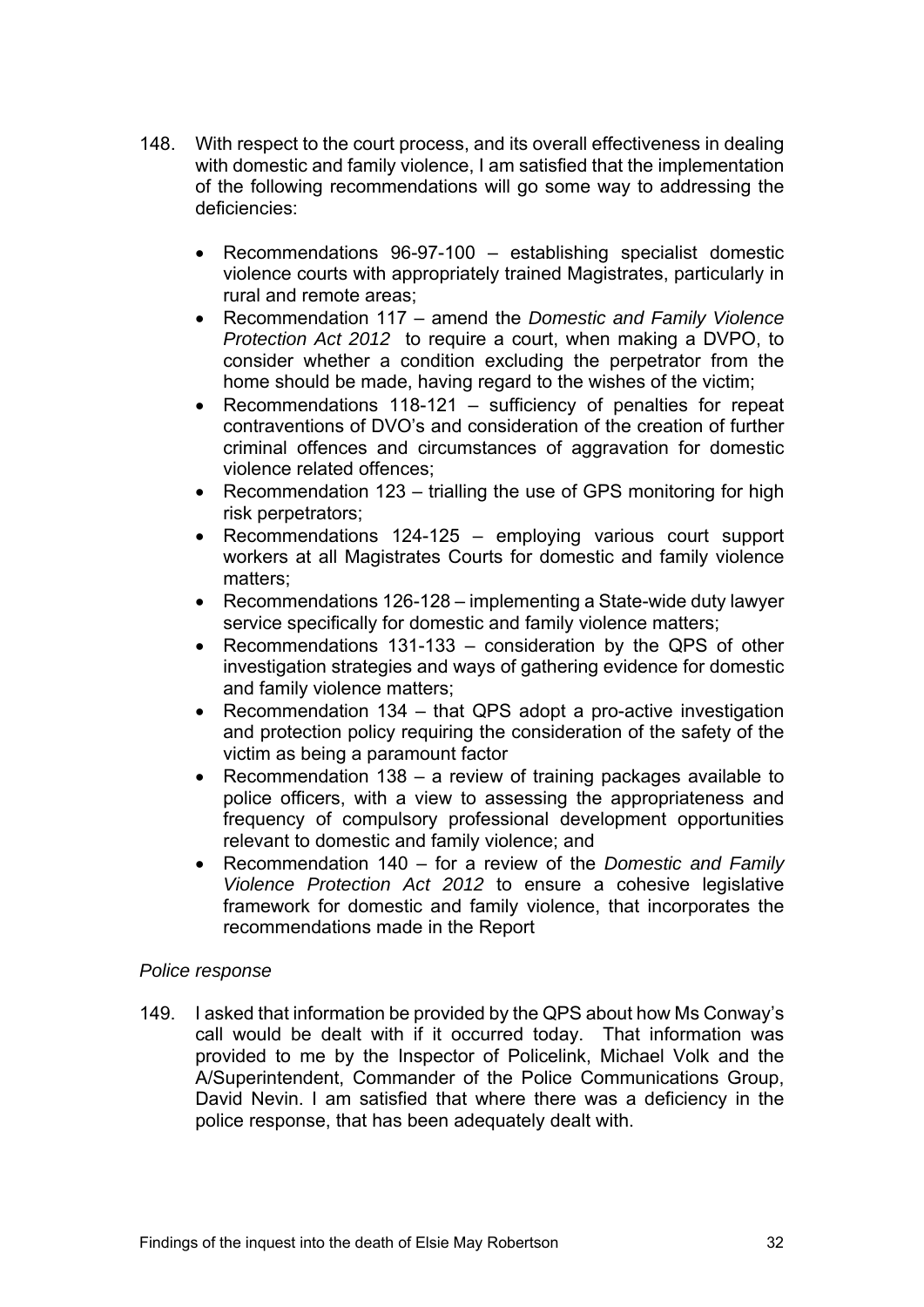- 150. That information confirms that, since Ms Robertson's death in March 2013, the following reforms have taken place:
	- All communications centres in Queensland have been moved under a centrally functioned model, with the effect that the Cairns PCC became one of 19 police communication centres which now fall under the organisational command of the Communications Group within the Community Contact Command;
	- Seven of these communication centres (including Cairns) utilise the QCAD system, which is now linked throughout the seven communication centres so that priority incidents can be entered and displayed simultaneously between those centres across the State;
	- When Policelink transfer an urgent incident to police communications centres by phone, these incidents are also transferred by the call taker via computer onto the QCAD system. Therefore, the information they are entering does not need to be duplicated as it appears on the screen of the call taker at the communications centre;
	- The Cairns PCC has had an increase of seven staff since 1 July 2013.
- 151. The priority codes listed for urgent response within the QPS OPM's are priority code one for 'very urgent matters when danger to human life is imminent' and priority code two for 'urgent matters involving injury or present threat of injury to persons or property.' With respect to responses to calls for service relating to domestic violence, this process now ensures that computer checks and further information is obtained while the crew is on the way to the job, reducing the response time.
- 152. With respect to the Report's recommendation 138, relating to training of police officers in relation to domestic and family violence, I note that in this case the call from Ms Conway was handled by administrative officers, before the response was passed on to sworn police officers.
- 153. I recommend that the QPS extend the implementation of recommendation 138 to all officers within the QPS who are likely to have contact with domestic violence situations, irrespective of whether they are administrative or sworn officers.
- 154. Given the Government's commitment to the implementation of all of the recommendations from the *Not Now Not Ever: Putting an End to Domestic and Family Violence in Queensland*, and the response received from the QPS to the specific issues identified by this matter, I do not consider that there are any further recommendations I could reasonably make at this time to prevent a similar death from occurring in the future. The circumstances of Ms Robertson's death are a timely reminder of the need for major reforms such as these to be implemented.